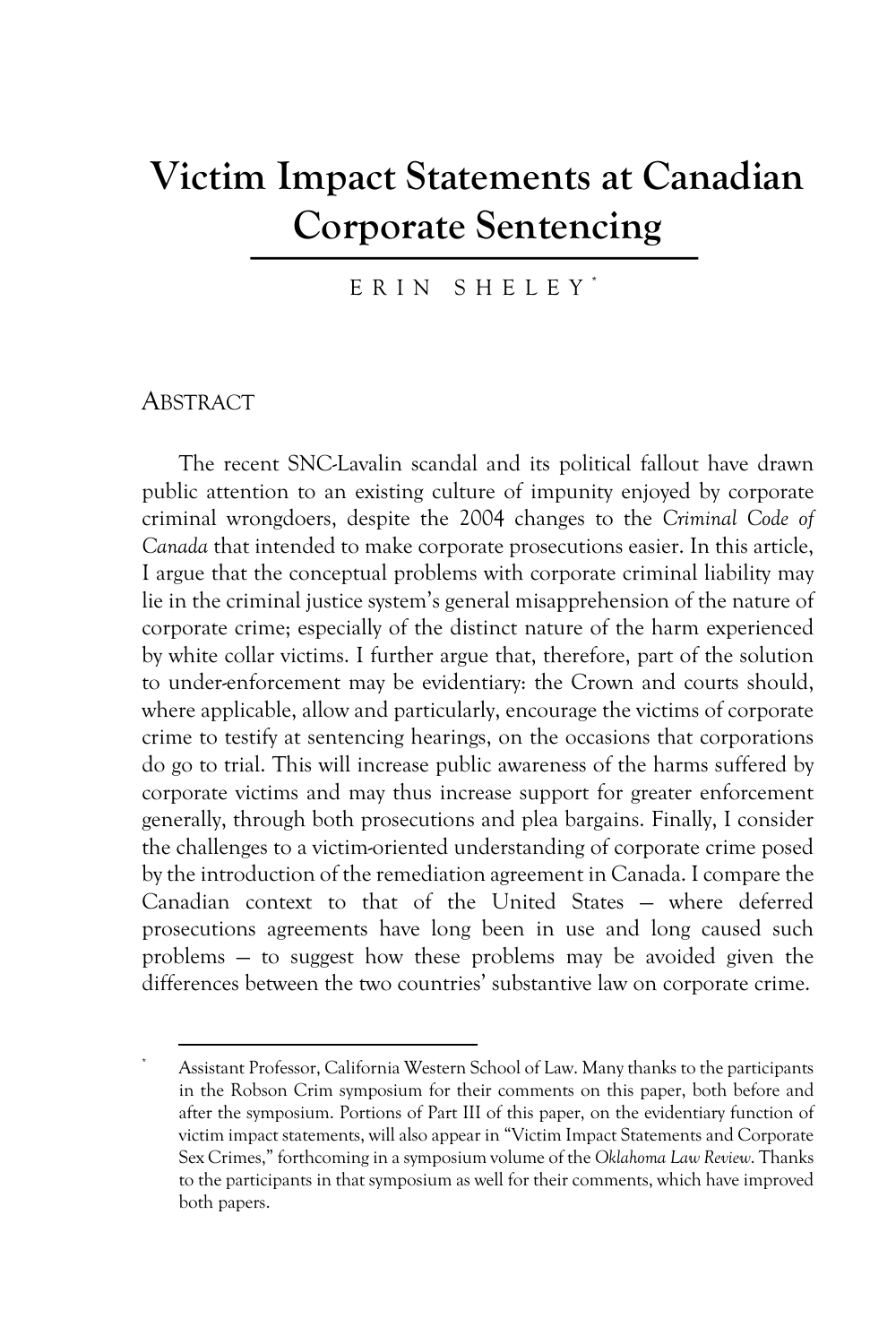**Keywords:** white collar crime; enforcement; mens rea; corporations; victims; sentencing; victimology; financial crime; environmental crime; *Criminal Code* of Canada

#### **I. INTRODUCTION**

n 2007, Hamilton couple Norman and Georgette Hawe, now in their 80s, placed \$450,000, the sum of both of their life savings, into an I investment plan managed by an entity called Golden Gate Funds.<sup>1</sup> In 2007, Hamilton couple Norman and Georgette Hawe, now in their 80s, placed \$450,000, the sum of both of their life savings, into an investment plan managed by an entity called Golden Gate Funds.<sup>1</sup> They were told that th mortgages, but Golden Gate diverted it for other purposes instead. The Hawes lost their savings and instead of retiring in comfort, they were forced to sell their home. "I started working when I was 21 years old," Norman Hawe told the *Globe and Mail* in 2013*,* "I did a job for this guy from Hamilton here, and he owed me \$400. And he wouldn't pay me. ... So, you know what I did? I went up and I stuck a knife in his four tires. And this, I lost \$450,000, and I haven't done anything."2 The inaction Hawe refers to is actually the government's. The Golden Gate case never came before a criminal court, but it did come before the Ontario Securities Commission (OSC), which can only impose monetary penalties. In 2009, Golden Gate's owner, Ernest Anderson, settled with the OSC, acknowledged his misrepresentations to investors, and agreed to a \$4.7 million fine, which he never paid.

The Hawes' story may not exactly echo down the corridors of power, but it does reveal a certain background lack of attention to white-collar misconduct that set the stage for what has become one of the greatest political scandals in Canadian history. A former federal Attorney General, Jody Wilson-Raybould, contends that she was pressured by Justin Trudeau's Office of the Prime Minister to offer construction giant SNC-Lavalin a remediation agreement that would allow it to avoid criminal conviction under section 380 of the *Criminal Code*<sup>3</sup> and the *Corruption of Foreign Public Officials Act* (*CFPOA*),<sup>4</sup> in connection with its alleged payment of \$48

<sup>&</sup>lt;sup>1</sup> Jeff Gray & Janet McFarland, "Crime Without Punishment: Canada's Investment Fraud Problem", *The Globe and Mail* (24 August 2013), online: <www.theglobeandmail. com/report-on-business> [perma.cc/SSZ2-WE7J].

<sup>2</sup> *Ibid.*

<sup>3</sup> *Criminal Code*, RSC 1985, c C-46, s 380 [*Criminal Code*].

<sup>4</sup> *Corruption of Foreign Public Officials Act*, SC 1998, c 34.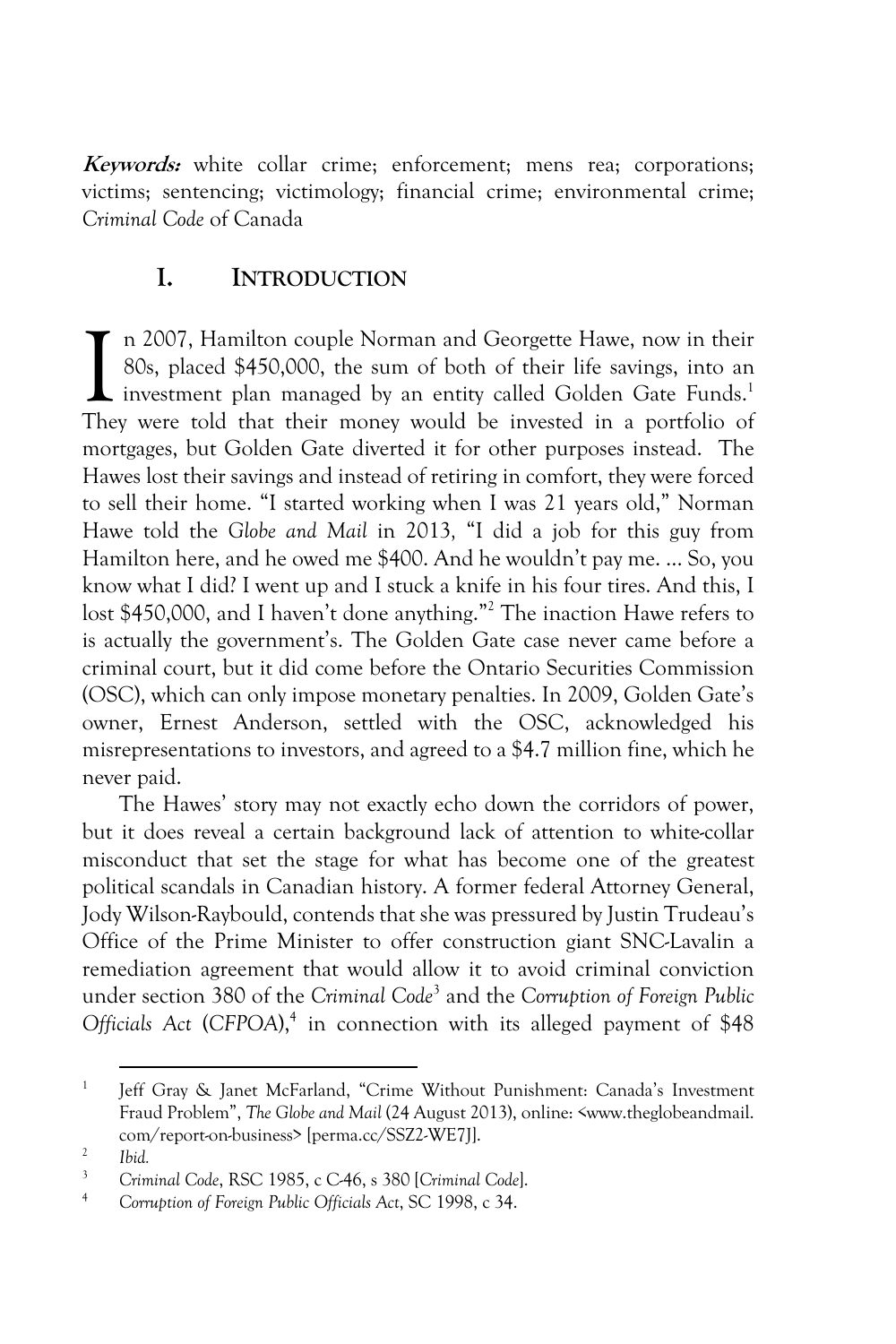million in bribes to Libyan government officials.<sup>5</sup> While SNC-Lavalin ended up unsuccessful in its attempt to secure an agreement, its extensive lobbying efforts have been cited as the impetus for Parliament adopting the remediation agreement mechanism in the first place, $6$  in the 2018 amendments to the *Criminal Code*. 7

While the political aspects of the SNC-Lavalin affair have struck a particularly sharp note of outrage in the public at large, the company's misconduct arose in the same context that saw the Hawes' lost retirement savings go unpunished: the Crown's under-enforcement of white-collar crime and, in particular, its reluctance to bring criminal charges against corporations. Indeed, SNC-Lavalin is unique insofar as it wascharged. Since the introduction, in 2004, of statutory corporate criminal liability under sections 22.1 and 22.2 of the *Criminal Code*, very few corporations have faced criminal charges.<sup>8</sup> While this suggests that corporate giants like SNC-Lavalin have reason to believe they may engage in large-scale corruption with impunity, it also means that smaller victims of corporate crime receive little or no protection from the criminal justice system.9 And, there is at least some reason to believe that such victims exist: according to a 2012 survey by the British Columbia Securities Commission, 17% of Canadians over age 50 believe they have been the victim of investment fraud at some point in their lives and 29% of active investors so believe.<sup>10</sup> Furthermore, the Crown has brought only a handful of charges against corporate employers (none of them major industry players) under the new *Criminal Code* provisions, specifically intended to address criminal negligence in workplace

<sup>&</sup>lt;sup>5</sup> See "What the SNC-Lavalin Scandal Reveals About Corporate Influence on Canadian Democracy", *CBC Radio*(15 February 2019), online: <www.cbc.ca/radio/day6/episode-429-snc-lavalin-s-lobbying-> [perma.cc/7758-W6S5]. 6 *Ibid.*

<sup>7</sup> *Criminal Code*, *supra* note 3, Part XXII.1, "Remediation Agreements".

<sup>8</sup> See Norm Keith, *Corporate Crime, Accountability, and Social Responsibility in Canada*, 2nd ed (Markham: LexisNexis Canada, 2016); Lincoln Caylor & Nathan Sheehan, "Canadian Corporate Criminal Liability" (18 March 2019), online: *Mondaq* <www.mon daq.com/canada/Criminal-Law> [perma.cc/J67G-QX9X].

<sup>9</sup> White collar offenses are, of course, frequently prosecuted administratively — by the Securities Commissions as in the Golden Gate case and by other relevant bodies such as provincial Occupational Health and Safety agencies. For example, Alberta Occupational Health and Safety investigated 23 workplace fatalities in 2012 and 27 in 2011. See Wayne Renke, Book Review of *Still Dying for a Living: Corporate Criminal Liability after the Westray Mine Disaster* by Steven Bittle, (2014) 51:3 Alta L Rev 677.<br><sup>10</sup> See Gray & MacFarland, *supra* note 1.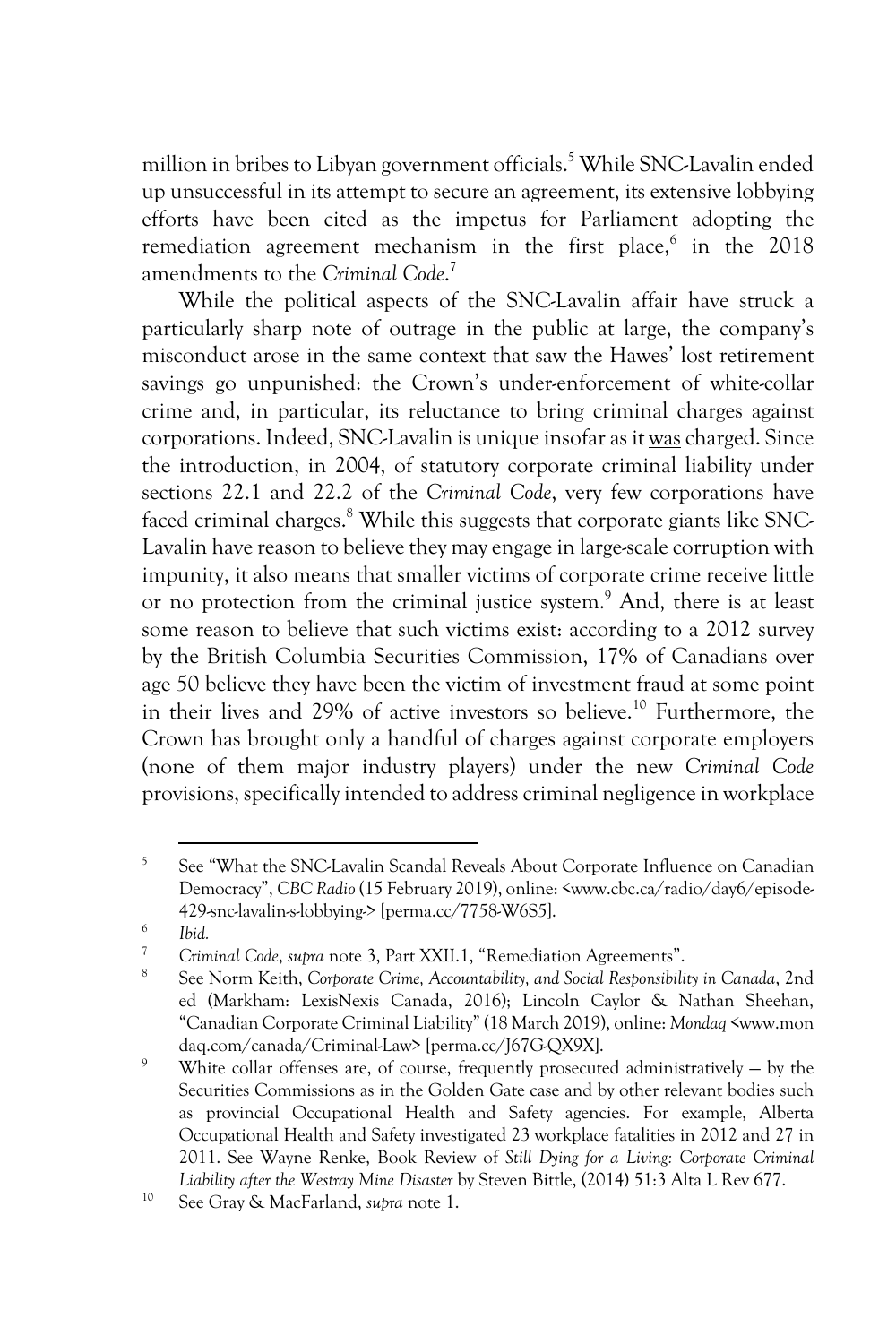conditions, despite the numerous workplace deaths that have occurred since their addition.<sup>11</sup> And, since the adoption of the *CFPOA* in 1999, only four companies have been convicted for corruption, compared to the nearly 200 convicted during the same time in the U.S. under the parallel *Foreign Corrupt Practices Act* (*FCPA*).12 Even scaling for the respective sizes of the jurisdictions, it is unlikely that this disparity reflects an underlying difference in actual levels of corruption. Given the global interconnectedness of the economy, Canadian corporations are competing in the same markets as their American counterparts and thus, they are subject to the same pressures that encourage corrupt business practices.

This article does not attempt to solve the entire problem of white-collar criminal under-enforcement or even to debate the merits of Parliament's decision to introduce remediation agreements into this legal landscape. Instead, it argues that victim testimony at sentencing has an important role to play against the conceptual hurdles that may deter corporate prosecution. Because a corporation cannot go to jail, it may not seem, from a retributive standpoint, to be an attractive target for scarce prosecutorial resources. I argue that the conceptual problems with corporate criminal liability lie in the criminal justice system's general misapprehension of the nature of corporate crime; especially of the distinct nature of the harm experienced by corporate victims. Prosecutors should, in making charging decisions, attend to this harm through interaction with corporate victims. And, both prosecutors and courts should, where applicable, encourage the victims of corporate crime to testify at sentencing hearings on the rare occasions when corporations do go to trial. To the extent that the media circulates these victim stories, they will raise public awareness of the human costs of whitecollar crime which will create a stronger public mandate for white collar enforcement generally.

<sup>&</sup>lt;sup>11</sup> See Canadian Centre for Occupational Health and Safety, "Westray Bill (Bill C-45)-Overview" (last modified 5 May 2020), online: <www.ccohs.ca/oshanswers/legisl/billc 45.html> [perma.cc/6Q8R-Z8ER]; Steven Bittle, *Still Dying for a Living: Corporate Criminal Liability after the Westray Mine Disaster* (Vancouver: UBC Press, 2012) at 31– 34, citing *R v Metron Construction Corporation*, 2012 ONCJ 506*; R v Scrocca*, 2010 QCCQ 8218. See also *R v Transpavé Inc*, 2008 QCCQ 1598; *R v Pétroles Global Inc*, 2012 QCCQ 5749. 12 See Joanna Harrington, "SNC-Lavalin Case Shows Why We Should Review Canada's

Corruption Laws" (26 February 2019), online: *The Conversation* <theconversation.com/ snc-lavalin-case> [perma.cc/3358-DQJ5]; US, Securities and Exchange Commission, *SEC Enforcement Actions: FCPA Cases* (Washington, DC: SEC, last modified 9 January 2020), online: <www.sec.gov/spotlight/fcpa/fcpa-cases.shtml> [perma.cc/338G-JF6L].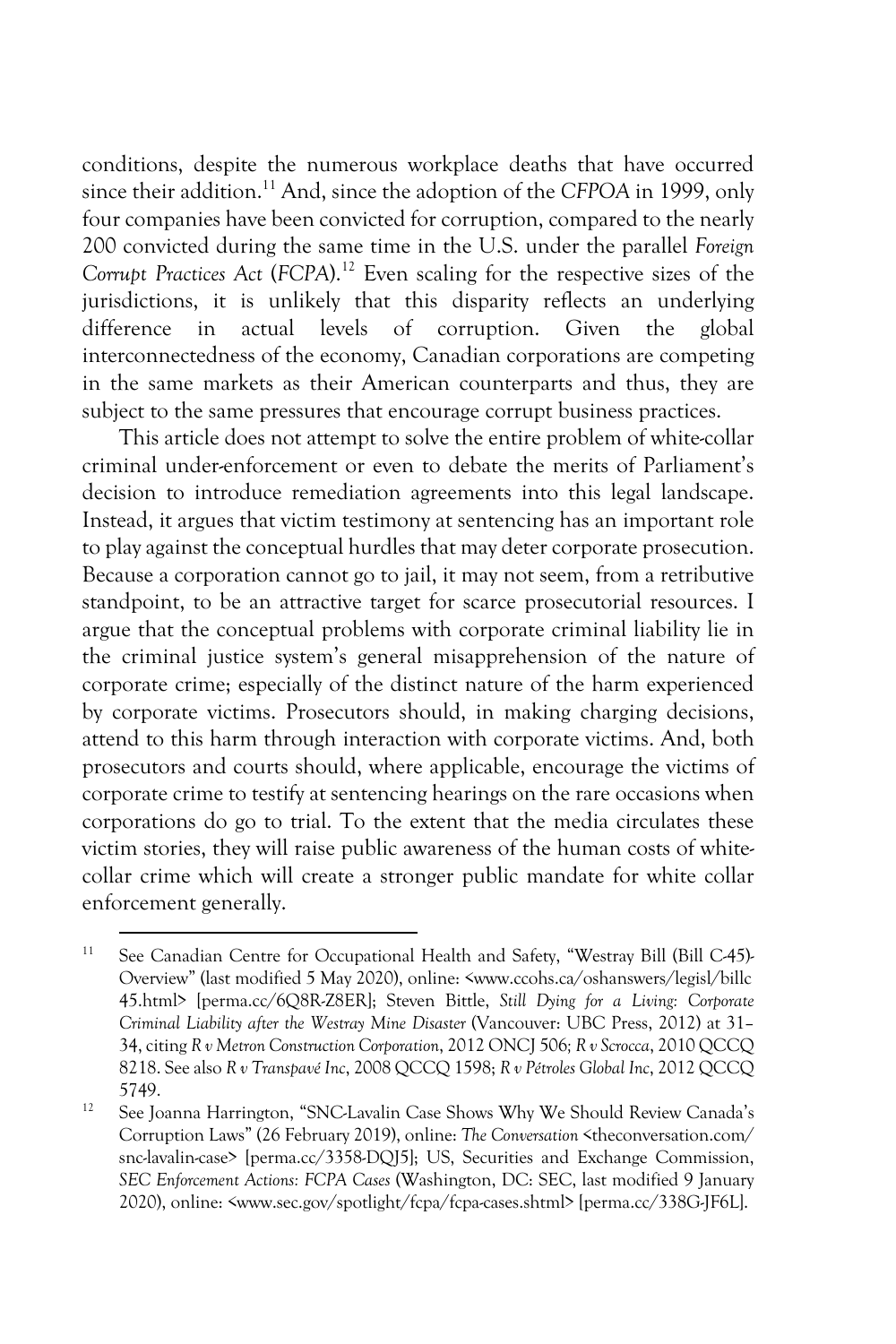I proceed in four parts. In Part II, I give an overview of the common law and statutory basis for corporate criminal liability in Canada — including its historical origins in public outcry over harm to victims — and the major scholarly questions it raises. In Part III, I collect evidence suggesting that some of the harm suffered by victims of corporate crime is psychological and it arises directly from the corporate nature of the criminal — above and beyond the direct physical and economic harms that may also be properly attributed to individual human employees. In Part IV, I describe the evidentiary and constitutional bases on which the Crown may lead victim impact evidence during sentencing and argue that such evidence is highly probative of the nature of corporate criminal harm. I suggest that such evidence enhances the expressive function of the criminal law by resolving its conceptual disconnect around the idea of corporate criminal liability that contributes to under-enforcement. Specifically, victim impact statements given in one trial, if disseminated by the media, may serve to increase public understanding of corporate harm as criminal and contribute to a mandate for future enforcement. Finally, in Part V, I consider the problems for a victim-oriented understanding of corporate crime posed by the introduction of the remediation agreement to Canada. I compare the Canadian context to that of the United States — where deferred prosecution agreements (DPAs) have long been in use and long caused such problems — to make suggestions for how best to avoid them, given the differences between the two countries' substantive law on corporate crime.

#### **II. CORPORATE CRIMINAL LIABILITY IN CANADA: AN OVERVIEW**

Corporate criminal liability has common law origins in Canada<sup>13</sup> and was formally recognized by the Supreme Court of Canada (SCC) in 1985 in *R v Canadian Dredge and Dock Co.*<sup>14</sup> In that case, the Court adopted the English "identification theory" of corporate criminal *mens rea*, which allows

<sup>13</sup> See *R v Fane Robinson Ltd*, [1941] 3 DLR 409, 76 CCC 196 (Alta SC (AD)), Ford JA for the majority; *R v JJ Beamish Construction Co Ltd et al*, [1966] 2 OR 867, 59 DLR (2d) 6 (Ont SC), Jessup J, as he then was; *R v St Lawrence Corp Ltd*, [1969] 2 OR 305, 5 DLR (3d) 263 (Ont CA), Schroeder J for the Court; *R v Parker Car Wash Systems Ltd* (1977), 35 CCC (2d) 37, 1 BLR 213 (Ont SC), Hughes J; *R v PG Marketplace Ltd* (1979), 51 CCC (2d) 185, 4 WCB 98 (BCCA), Nemetz CJ for the majority.

 $14$  [1985] 1 SCR 662, 19 DLR (4<sup>th</sup>) 314.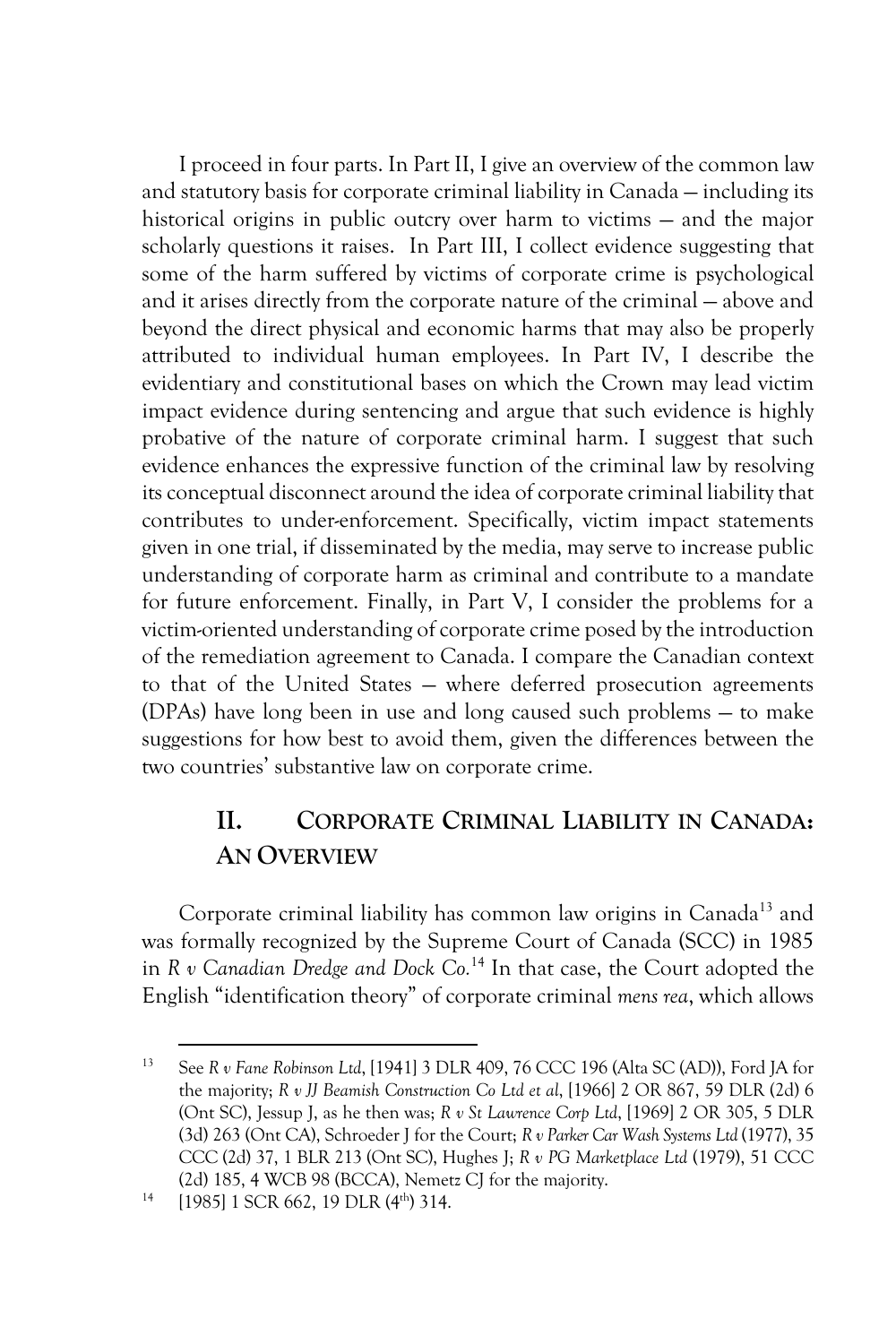a corporation to be criminally liable only where the government can identify a so-called "directing mind" of the company — an individual "officer or managerial-level employee"— who possesses the requisite degree of *mens rea* required for the given criminal offence.<sup>15</sup> The identification theory "produces the element of *mens rea* in the corporate entity, otherwise absent from the legal entity but present in the natural person, the directing mind" and therefore "establishes the 'identity' between the directing mind and the corporation which results in the corporation being found guilty for the act of the natural person, the employee."16 This rule differs sharply from the principle of *respondeat superior* which the United States Supreme Court imported from tort law to define the due process limits to corporate criminal liability in the controversial 1909 *New York Central & Hudson River Railroad v United States* case.17 Under *respondeat superior*, the crime of any employee exposes the corporate employer to criminal liability and poses the risk of criminalizing corporations for the actions of rogue, low-level employees, even when they act against corporate policy.

*Respondeat superior* has been widely criticized, in the U.S. and abroad for running afoul of the principle that criminal punishment should track with actual culpability; its potential for punishing non-guilty entities — even nonnegligent entities — is clear.<sup>18</sup> Canada has, therefore, rejected the doctrine, as summarized in the Government Response to the Fifteenth Report on the Standing Committee on Justice and Human Rights, Corporate Liability:

The Government [of Canada] shares the concerns expressed by many witnesses that vicarious liability as applied in the United States is contrary to the principles that underlie Canada's criminal law. While its rigours are somewhat attenuated by the United States Sentencing Guidelines which allow for reductions in the prescribed fine in accordance with the corporation's culpability score, many would argue that under Canadian law it would be wrong in principle to impose the stigma of a criminal conviction on a corporation when its actions are not morally blameworthy.19

If *respondeat superior* runs the risk of over-criminalization, however, the identification theory carries the opposite risk. Under the rule of *Canadian* 

 $\frac{15}{16}$  *Ibid* at 682.

<sup>16</sup> *Ibid.*

 $^{17}$  212 US 481 at 493-95 (1909).

See e.g. John Hasnas, "The Centenary of a Mistake: One Hundred Years of Corporate Criminal Liability" (2009) 46:4 Am Crim L Rev 1329 at 1339.

<sup>19</sup> Canada, Department of Justice, *Government Response to the Fifteenth Report of the Standing Committee on Justice and Human Rights* (Ottawa: DOJ, November 2002), online: <www.ju stice.gc.ca/eng/rp-pr/other-autre/jhr-jdp/hear-aud.html> [perma.cc/PE3D-NTKD].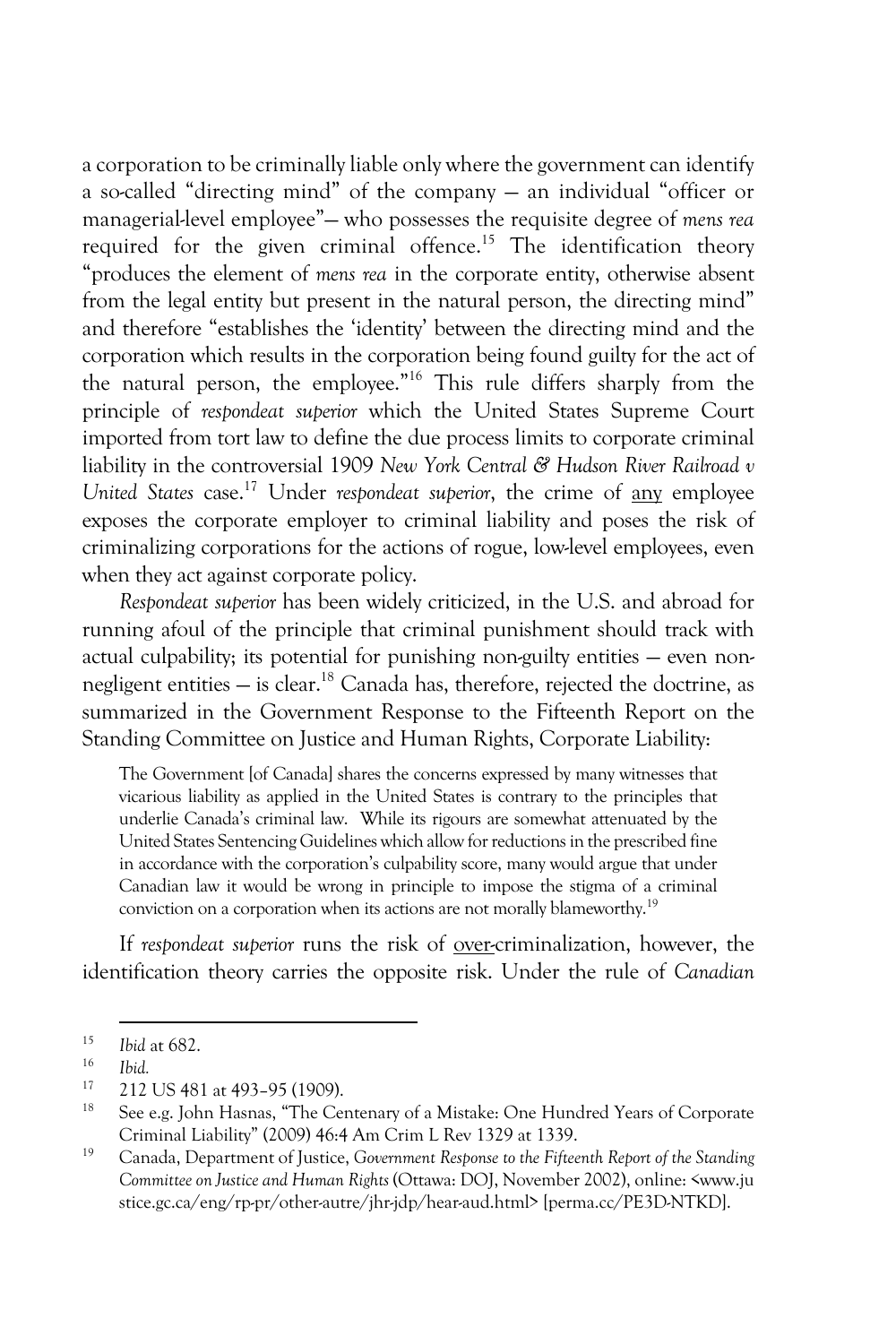*Dredge and Dock*, a corporation may be prosecuted only on proof that a member of the board of directors, an officer, or a senior manager has the *mens rea* to commit a particular offence. This would necessarily make it very difficult for the Crown to bring charges in cases where (a) a generally lax corporate culture emboldens lower level employees to commit crimes in the course of employment or (b) systemic breakdowns in internal controls lead to grossly negligent conduct that jeopardizes the public.

It did not take long for both to occur spectacularly enough to raise public awareness of the shortcomings of identification theory. On May 9, 1992, during the last hours of their four-day shift, 26 miners perished in a methane explosion at the Westray Mine in Plymouth, Nova Scotia.<sup>20</sup> The mine had opened only eight months previously, after Toronto company, Curraugh Resources, Inc. won both federal and provincial money for the project, which was touted as destined to revitalize the economically-depressed Pictou County. Political pressure from both Ottawa and Halifax may explain why the mine was permitted to operate despite a letter from the MLA, Bernie Boudreau, to Nova Scotia Labour Minister Leroy Legere, alerting him to the fact that the mine was using potentially dangerous methods unapproved for coal mining.<sup>21</sup> Curraugh had obtained a special permit to use such methods to tunnel prior to reaching the coal seam but not actually to mine coal, and Legere was unaware that Curraugh continued to use them three months into the mine's operations.22 Furthermore, mine workers complained of cutbacks in safety training and equipment and management's negligent attitude toward safety inspections. When miner Carl Guptill complained about these conditions to Labour Ministry inspectors they did not investigate, and Guptill was fired.<sup>23</sup>

After the disaster, the Nova Scotia government mounted an inquiry conducted by Justice K Peter Richard, who concluded that the explosion resulted from "incompetence… mismanagement… bureaucratic bungling…

<sup>&</sup>lt;sup>20</sup> Martin O'Malley, "Westray Remembered: Explosion Killed 26 N.S. Coal Miners in 1992", *CBC News* (8 May 2012), online: <www.cbc.ca/news/canada/nova-scotia/westra y-remembered-explosion-killed-26-n-s-coal-miners-in-1992-1.1240122> [perma.cc/4H7E -XG8Z].

 $\frac{21}{22}$  *Ibid.* 

 $\frac{22}{23}$  *Ibid.* 

Caroline O'Conell & Albert J Mills, "The Westray Mine Explosion" in Emmanuel Raufflet & Alfred J Mills, eds, *The Dark Side: Critical Cases on the Downside of Business* (London, UK: Routledge, 2017) 162.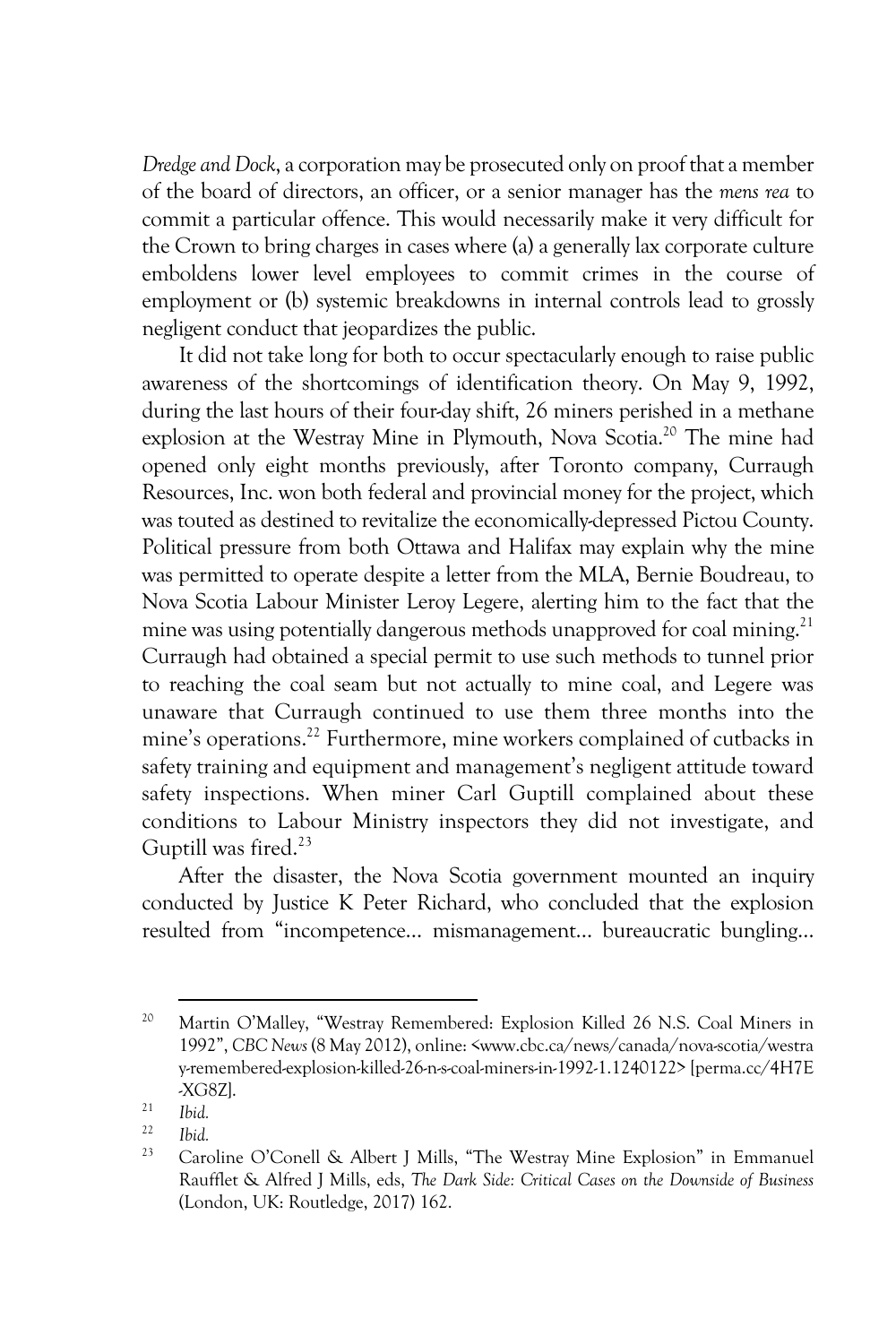deceit… ruthlessness… and… cynical indifference."24 Specifically, Justice Richard found that:

[T]he Westray operation defied the fundamental rules and principles of safe mining practice… it clearly rejected industry standards, provincial regulations, codes of safe practice, and common sense… Management failed to adopt and effectively promote a safety ethic underground. Instead, management, through its actions and attitudes, sent a different message — Westray was to produce coal at the expense of worker safety.<sup>25</sup>

Despite its misconduct, Curraugh Resources (which went bankrupt in 1993) was never criminally charged.<sup>26</sup> The Crown did attempt to prosecute mine managers Gerald Phillips and Roger Parry for criminal negligence and manslaughter, but the charges were eventually dropped due to insufficiency of evidence.<sup>27</sup> The identification theory effectively blocked criminal justice for the victims of a large-scale, systemic breakdown that resulted in mass loss of life. Whatever evidence might have existed that "directing minds" at Curraugh were inappropriately pressuring the operators of Westray Mine to begin production, it could not, apparently, be proven that any such person had all of the requisite mental elements to state a case for homicide.

One way of stating the problem in the language of causation is that the company was, collectively, guilty of gross negligence: no one in the company took the requisite steps to mitigate the risks to its miners, created by its operations. These omissions caused the deaths. Had an individual's culpable omissions caused human death, they would have been on the hook for negligent homicide. But, because Curraugh was a corporation, there was no way to charge it for the collective omissions of all of its employees taken together.

The Westray explosion prompted widespread public outrage. After 12 years of lobbying, Parliament finally passed Bill C-45 (known as the "Westray Bill") in 2003.<sup>28</sup> The Bill amended the Canadian *Criminal Code* in two ways.

<sup>&</sup>lt;sup>24</sup> Justice K Peter Richard, "Executive Summary: Report of the Westray Mine Public Inquiry" (November 1997) at 3, online (pdf): <ece.uwaterloo.ca/~dwharder/epel/Lect ure\_materials/Westray.Mine.Public.Inquiry.pdf > [perma.cc/G5]2-VSHB].

<sup>25</sup> *Ibid* at 23.

<sup>26</sup> Michael McDonald, "Ceremony Marks the 25th Anniversary of Westray Mine Disaster in Nova Scotia", *The Toronto Star* (9 May 2017), online: <www.thestar.com/news/canad a/2017/05/09/ceremony-marks-25th-anniversary-of-westray-mine-disaster-in-nova-scoti a.html> [perma.cc/94ZT-QN6S].

 $\frac{27}{28}$  *Ibid.* 

<sup>28</sup> Bill C- 45, *An Act to Amend the Criminal Code (Criminal Liability of Organizations)*, 2nd Sess, 37th Parl, 2003 (as passed by the House of Commons 7 November 2003).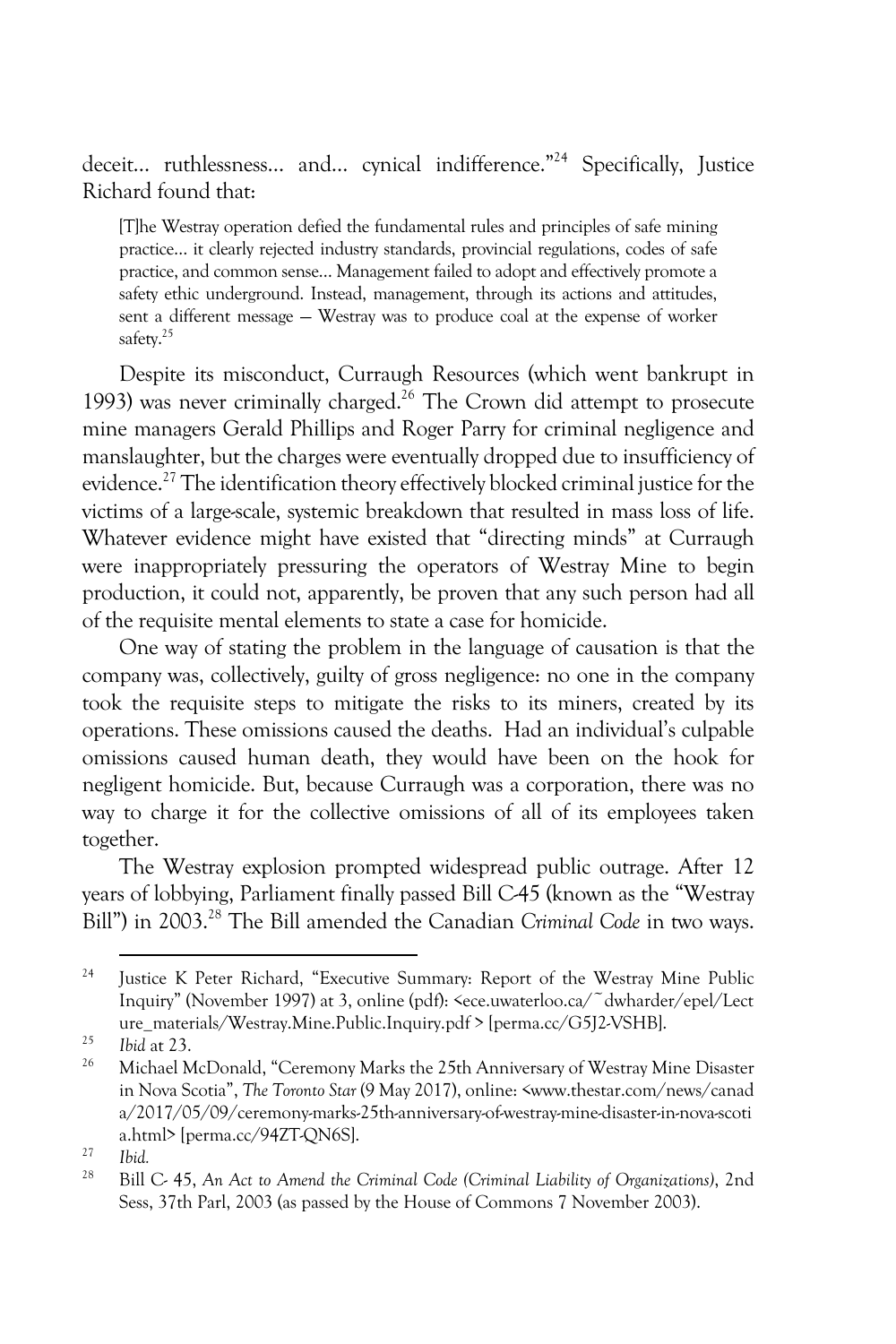First, it added section 217.1, creating a duty for workplace supervisors to take reasonable steps to prevent bodily harm to their subordinates, the omission to perform which would trigger liability in criminal negligence.<sup>29</sup> More dramatically, it statutorily superseded the identification theory of *Canadian Dredge*, expanding the circumstances under which entities may be criminally liable for the crimes of their employees.<sup>30</sup> Section 22.1 applies to crimes premised on criminal negligence and section 22.2 applies to crimes premised on subjective *mens rea*/fault.31 Under Section 22.1 an entity is liable for criminal negligence if:

(a) acting within the scope of their authority

(i) one of its representatives is a party to the offence, or

(ii) two or more of its representatives engage in conduct, whether by act or omission, such that, if it had been the conduct of only one representative, that representative would have been a party to the offence; and

(b) the senior officer who is responsible for the aspect of the organization's activities that is relevant to the offence departs — or the senior officers, collectively, depart — markedly from the standard of care that, in the circumstances, could reasonably be expected to prevent a representative of the organization from being a party to the offence.<sup>32</sup>

Under section 22.2 an entity is liable for a fault-based offence when:

22.2 … with the intent at least in part to benefit the organization, one of its senior officers

(a) acting within the scope of their authority, is a party to the offence;

(b) having the mental state required to be a party to the offence and acting within the scope of their authority, directs the work of other representatives of the organization so that they do the act or make the omission specified in the offence; or

(c) knowing that a representative of the organization is or is about to be a party to offence, does not take all reasonable measures to stop them from being a party to the offence.<sup>33</sup>

These new *Criminal Code* provisions expand liability beyond that allowed by the identification theory, as they allow the criminal conduct or negligence of any level of employee to create corporate liability under

<sup>29</sup> *Ibid*. 30 *Ibid*. 31 *Criminal Code*, *supra* note 3, ss 22.1, 22.2. 32 *Ibid*, s 22.1.

<sup>33</sup> *Ibid*, s 22.2.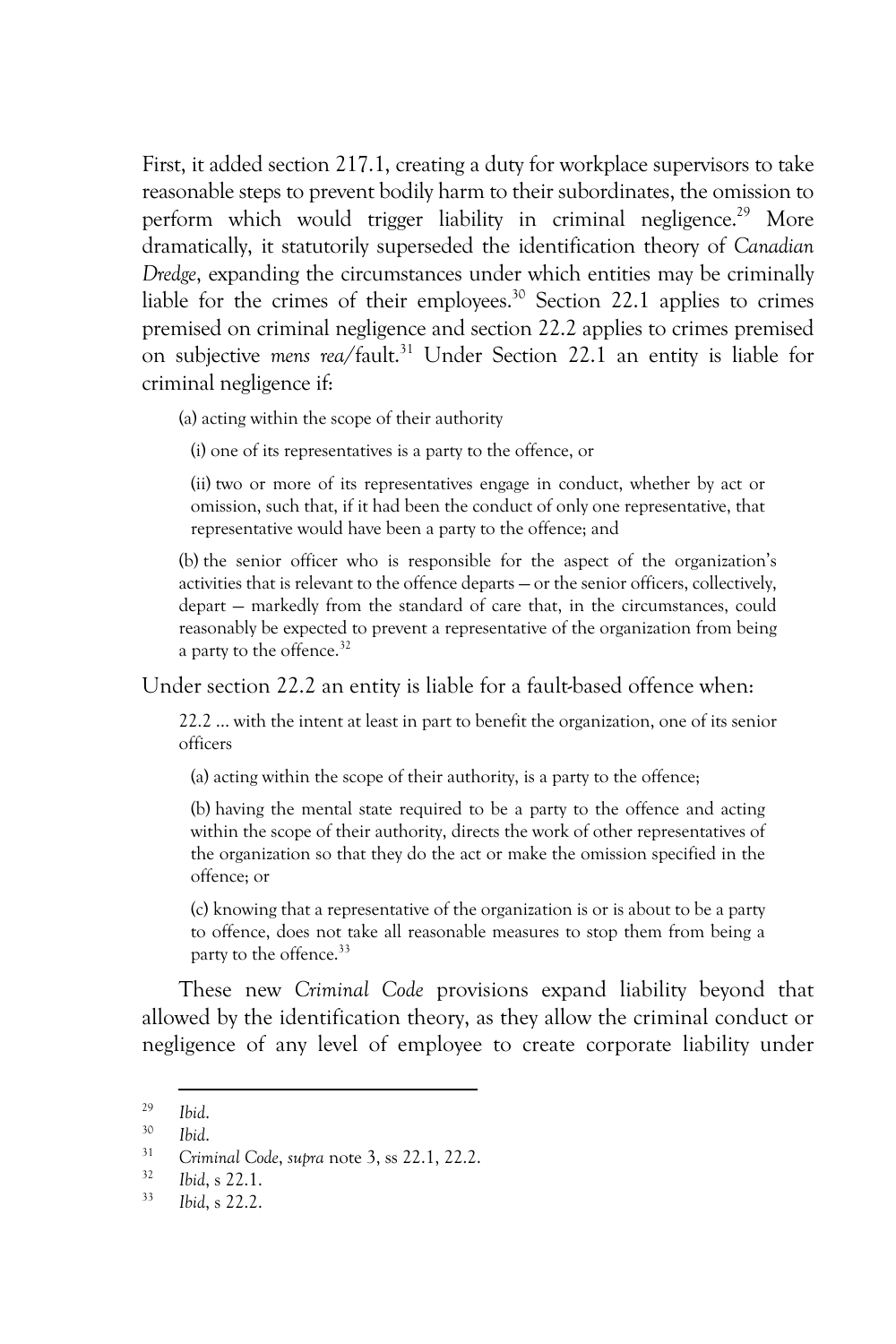certain circumstances, so long as there is also some sort of failure of oversight at the senior-officer level. Nonetheless, these provisions are somewhat complicated in the number of moving evidentiary parts that a prosecutor must juggle to prove them.

In the first place, it took some time for courts to sort out who, exactly, counts as a senior officer; recent cases have held that the category includes both regional managers and independent agents who manage an important aspect of a corporation's activities.<sup>34</sup> These rulings have confirmed the fact that the new provisions do indeed expand the scope of corporate criminal liability beyond the actions of the board and the c-suite; a senior officer need not have policy-making authority, merely operational authority.<sup>35</sup> However, compared to the rigors of the *respondeat superior* standard, the *Criminal Code* provisions appear to allow an affirmative defence based on "reasonable measures taken by senior officers" with respect to the business units under their supervision.<sup>36</sup> At the time of Bill C-45's passage, some scholars were optimistic that it improved upon the common law by allowing a court to "view corporate decision-making on a collective, rather than an individual basis," when "because of the fragmentation in decision-making in modern corporations" it is "hard to point to a single individual and say that his or her decisions show a marked departure from the standard of care."<sup>37</sup>

Despite the promise of these new *Criminal Code* provisions on paper, critics of corporate criminal under-enforcement note that they have failed to change what is, in essence, a problem of prosecutorial culture. Steven Bittle argues that prosecutors continue to treat corporations differently from street offenders.38 While the government pursues street crime using a punitive, deterrence-based approach, it prefers a "compliance" model for corporate criminals, focusing on education and voluntary remediation first, with prosecution as a last resort.<sup>39</sup> Bittle argues that, given their profit incentives to do so, corporations will attempt to circumvent compliance-

<sup>34</sup> See *R v Pétroles Global Inc*, 2013 QCCS 4262; *R v Metron Construction Corp*, 2013 ONCA 541.

<sup>35</sup> See Todd Archibald, Ken Jull & Kent Roach, "Corporate Criminal Liability: Myriad Complexity in the Scope of Senior Officer" (2014) 60:3 Crim LQ 386 at 390.

<sup>36</sup> *Ibid* at 388.

<sup>&</sup>lt;sup>37</sup> Darcy L MacPherson, "Extending Corporate Criminal Liability: Some Thoughts on Bill C-45" (2003) 30:3 Man LJ 253 at 283.

<sup>&</sup>lt;sup>38</sup> See Bittle, *supra* note 11 at 46, 51.

<sup>39</sup> *Ibid.*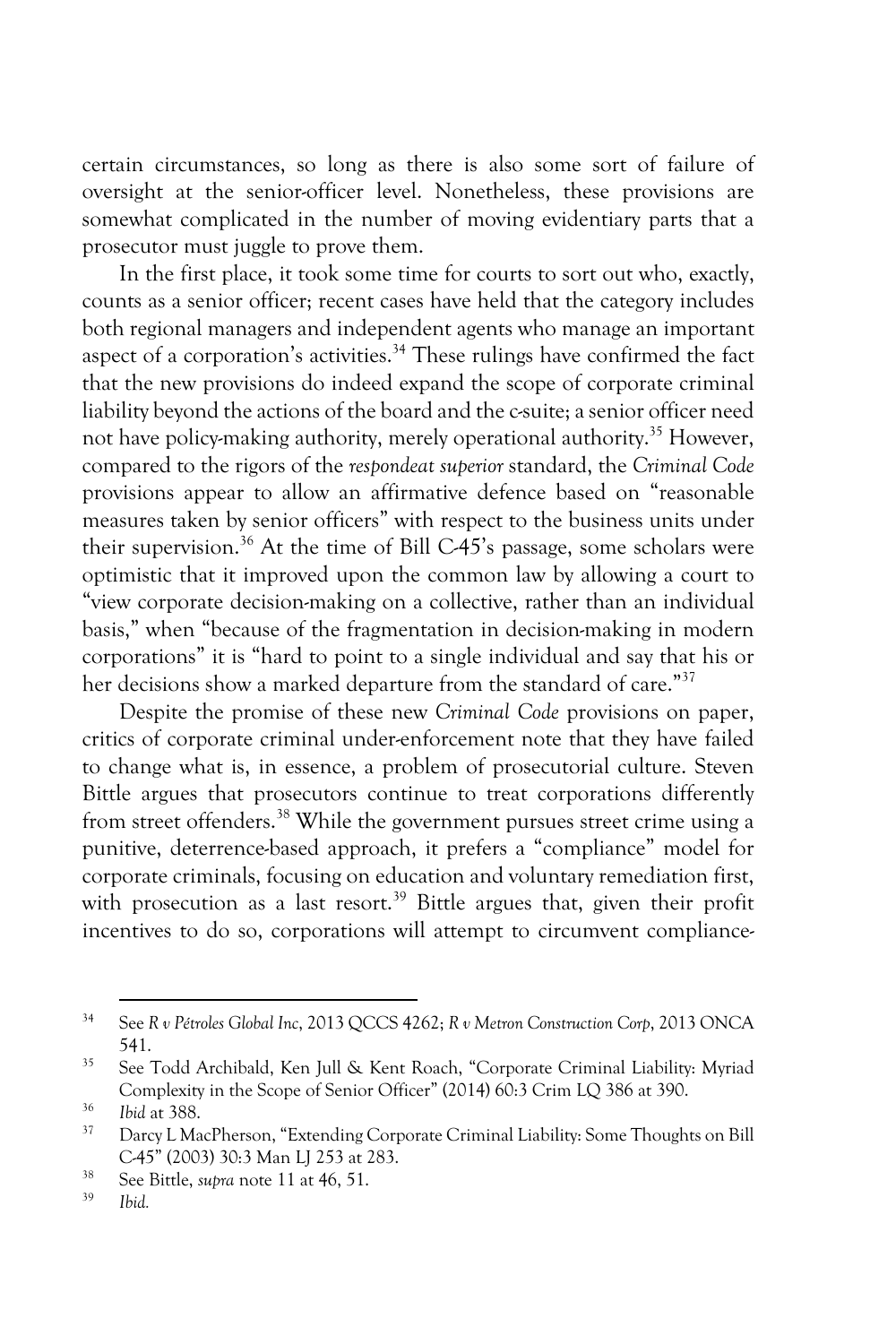based enforcement through falsification and deceit.<sup>40</sup> While Bittle's critique of corporate motives may prove a bit too much — assuming, as it does, universally bad motivations on the part of business entities — his description of the under-enforcement problem rings true. If the democratically enacted *Criminal Code* provides for corporate criminal liability, it is undemocratic for the Crown to largely ignore it relative to the crimes of individuals.

#### **III. THE PERCEPTUAL HARMS OF CORPORATE CRIME**

Part of my argument in this paper is that the lack of corporate criminal enforcement flows from a fundamental, theoretical incoherence in the justification for corporate criminal liability. It has been well documented, particularly in the context of sexual assault, that prosecutors charge more frequently when they understand the nature of the harm at issue in a particular class of offence.<sup>41</sup> Furthermore, while the criminal law does not, itself, appear to create new moral norms among the public at large, it appears to strengthen existing norms and, thus, contributes to an increased public mandate for enforcement.<sup>42</sup> The combined effect of these two phenomena means that optimal enforcement depends on a clear understanding, among prosecutors and the public at large, of what the nature of a particular criminal harm is.

The existence of corporate criminal liability faces a number of conceptual attacks, as a corporation can feel neither remorse nor the shame of criminal stigma, nor can it be incarcerated.43 Utilitarian scholars have further suggested that criminally punishing corporations results in a net loss to society by over-deterring beyond the existing disincentives created by civil

<sup>&</sup>lt;sup>40</sup> *Ibid* at 51, 152.

See e.g. Jeffrey W Spears & Cassia C Spohn, "The Genuine Victim and Prosecutors' Charging Decisions in Sexual Assault Cases" (1996) 20:2 American J Crim Justice 183 at 192–96; Darryl K Brown, "Criminal Enforcement Redundancy: Oversight of Decisions Not to Prosecute" (2018) 103:2 Minn L Rev 843 at 857–59.

<sup>&</sup>lt;sup>42</sup> Michael C Harper, "Comment on the Tort/Crime Distinction: A Generation Later" (1996) 76:1/2 BUL Rev 23 at 25.

<sup>43</sup> See e.g. Hasnas, *supra* note 18 at 1339; William S Laufer, "Corporate Bodies and Guilty Minds" (1994) 43:2 Emory LJ 647 at 655; Gerhard OW Mueller, "Mens Rea and the Corporation: A Study of the Model Penal Code Position on Corporate Criminal Liability" (1957) 19:1 U Pitt L Rev 21 at 41–46.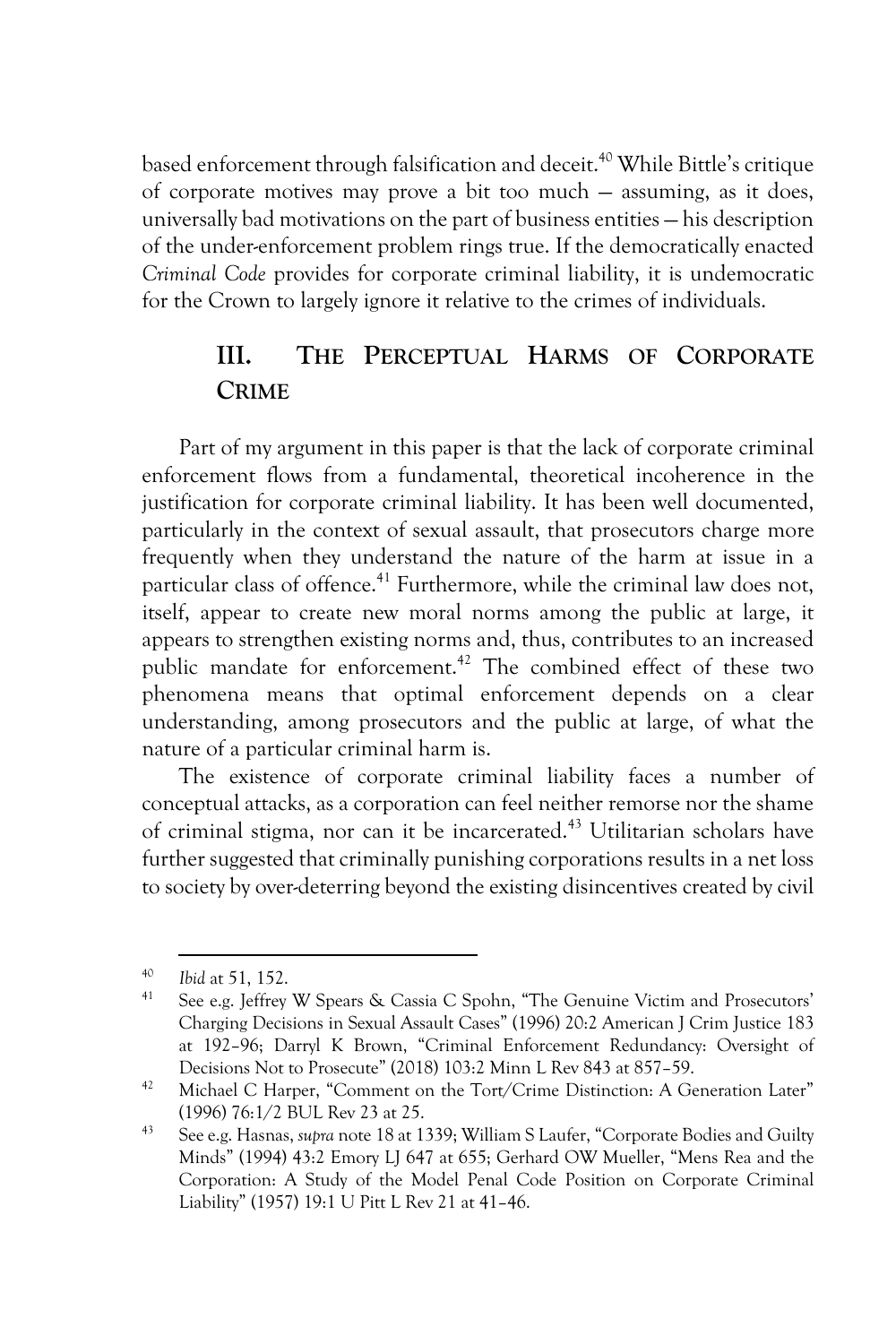and regulatory liability.<sup>44</sup> In the Canadian context, with Westray looming so large as a backdrop, Norm Keith warns that "the history of accountability of corporations has often been directed by crisis and 'moral panic' more than by reasoned, logical application of legal responsibility."45 Keith further contends that the impersonal, "faceless" attributes of a corporation make it particularly susceptible to moral panic through manipulations by the media and public officials searching for scapegoats.<sup>46</sup>

On the other side, proponents of corporate criminal liability argue, essentially, that corporations do really bad things: they engage in harmful conduct with ill effects on health, environment, worker safety, and so forth.47 Yet, this does not adequately address the critics' arguments. After all, if such bad things can be causally attributed to individual human employees, then those employees can be prosecuted alone; if not, perhaps such bad things cannot, consistent with principles of justice, be criminally punished because they cannot be attributed to a particular offender. I argue, instead, for a different justification, premised on the fact that when a corporation commits a crime, it imposes a distinct set of harms on its victims and, by proxy, on society — above and beyond the substantive harms caused by the offence — that flow from the nature of the corporate entity itself.<sup>48</sup> A focus on victims can help prosecutors better understand these harms and victim impact statements can transmit them to the public.

The *Criminal Code* has long recognized harm to victims as a sentencing factor in both individual and corporate prosecutions. Section 718.1 of the *Criminal Code* states that a criminal sentence must be proportionate to the gravity of the offence and the degree of responsibility of the offender; a factor in this proportionality calculus is the harm caused to a victim arising from the commission of the offence.<sup>49</sup> Scholars note some of the unique

<sup>44</sup> See e.g. Daniel R Fischel & Alan O Sykes, "Corporate Crime" (1996) 25:2 J Leg Stud 319; VS Khanna, "Corporate Criminal Liability: What Purpose Does It Serve?" (1996) 109:7 Harv L Rev 1477.

<sup>45</sup> Norm Keith, "Evolution of Corporate Accountability: From Moral Panic to Corporate Social Responsibility" (2010) 11:3 Bus L Intl 247 at 247.

 $^{46}$  *Ibid* at 260.

See e.g. Pamela H Bucy, "Corporate Criminal Liability: When Does it Make Sense?" (2009) 46:4 Am Crim L Rev 1437.

<sup>48</sup> See Erin Sheley, "Perceptual Harm and the Corporate Criminal" (2012) 81:1 U Cin L Rev 225 at 228. 49 *Criminal Code*, *supra* note 3, s 718.1; Allan Manson, *The Law of Sentencing* (Toronto:

Irwin Law, 2001) at 84–92.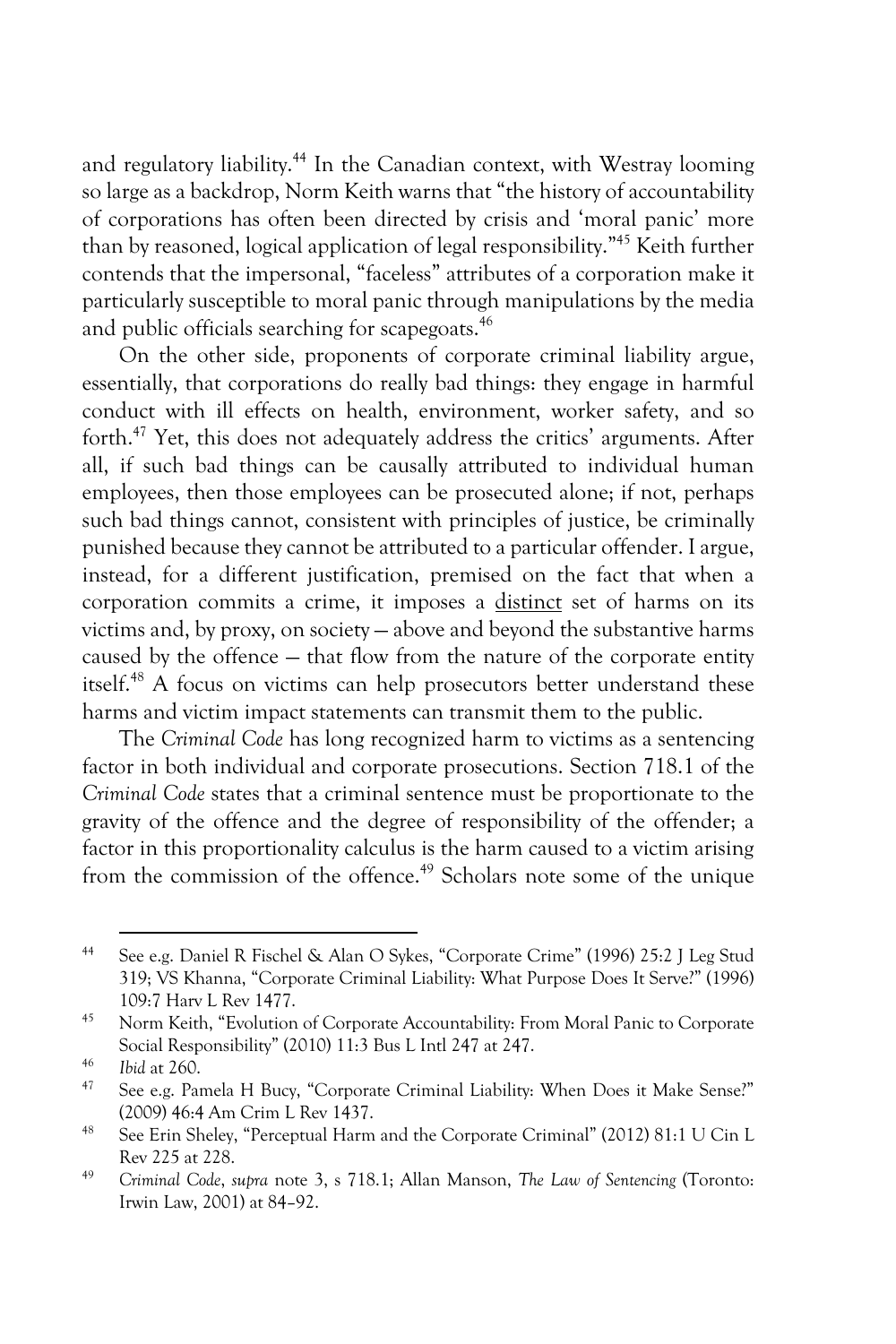aspects to the relationship between a victim and a corporate offender. As a point in favor of Bill C-45, Archibald, Jull, and Roach note that:

From the victim's perspective (or in a case such as Westray, the families of victims), if it can be shown that criminal activity occurred, it matters not which level of management authorized it…. [t]his dichotomy [between policy-makers and operators] is viewed as a way of isolating the board of directors and the corporation.50

On the other hand, Norm Keith points out the potential difficulties in identifying the victims of a particular corporate offence, which might be obvious in cases of fraud against a particular group of shareholders, but harder to determine in cases of mass bacterial infections resulting from corporate action assisted by a provincial government's failure to meet clean water regulatory requirements.<sup>51</sup>

Just as sentencing courts focus on the degree of harm caused by particular corporations, prosecutors should charge more corporations in the first place due to the kinds of harms corporations cause their victims. In addition to the obvious material harms — which may vary as between economic, environmental, physical, etc. depending on the offence — there is a separate class of harms common to those types of corporate crime with discernible victims. I call these "perceptual harms".<sup>52</sup> Perceptual harms amount to the empirically demonstrated sense of helplessness a victim feels when faced with a perpetrator that is temporally enduring, powerful, and materially complex.53 When a corporate offender continues to exist after it commits a crime, it can shatter a victim's "belief in a just world":<sup>54</sup> a psychological heuristic crucial to a person's wellbeing. This is a unique sort

<sup>50</sup> Todd Archibald, Kenneth Jull & Kent Roach, "The Changed Face of Corporate Criminal Liability" (2004) 48:3 Crim LQ 367 at 393.

<sup>&</sup>lt;sup>51</sup> Norm Keith, "Sentencing the Corporate Offender: From Deterrence to Corporate Social Responsibility" (2010) 56:3 Crim LQ 294 at 315 [Keith, "Sentencing the Corporate Offender"].

<sup>52</sup> See Sheley, *supra* note 48.

<sup>53</sup> *Ibid* at 259–63.

<sup>54</sup> See e.g. Jozef Dzuka & Claudia Dalbert, "The Belief in a Just World and Subjective Well-Being in Old Age" (2006) 10:5 Aging & Mental Health 439 at 442. See Melvin J Lerner & Carolyn H Simmons, "Observer's Reaction to the 'Innocent Victim': Compassion or Rejection?" (1966) 4:2 J Personality & Soc Psychology 203; Melvin J Lerner, "The Justice Motive: Some Hypotheses as to its Origins and Forms" (1977) 45:1 J Personality 1; Melvin J Lerner, Dale T Miller & John G Holmes, "Deserving and the Emergence of Forms of Justice" (1976) 9 Advances in Experimental Soc Psychology 133.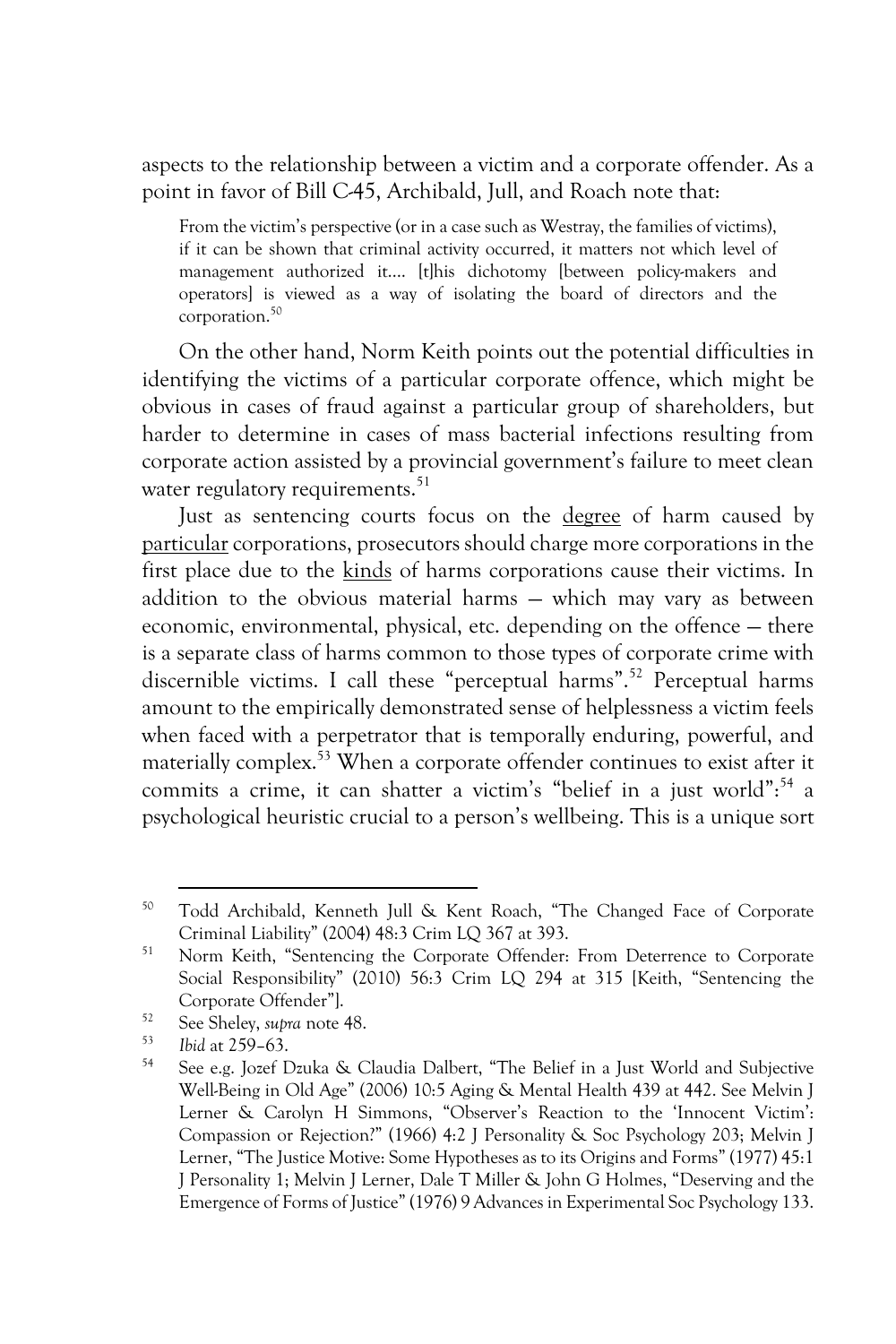of harm flowing from the corporate structure itself.<sup>55</sup>

As an example, consider the long-term sociological and psychological costs of a corporate environmental crime.<sup>56</sup> The psychological literature has documented a particular sort of harm in victims of the major oil spills of the last several decades: evidence suggests the psychological harm experienced by victims to be exacerbated by the corporate nature of the responsible entities and issues related to assignation of blame. In addition to the immediate physical losses suffered by the victims of technological disaster, the victims' communities also suffer a long-term social deterioration described as "the corrosive community".<sup>57</sup> The literature attributes part of this corrosive effect to the members of a community struggling over where to place blame, authorities being evasive and unresponsive, and victims becoming suspicious and cynical.<sup>58</sup>

Psychologist Deborah du Nann Winter, whose expertise centers on the psychological effects of environmental damage, has observed from her studies of victims of the Deepwater Horizon oil spill that the primary emotional reaction among these victims is "anger… around the oil companies' failure to abide by regulations" as well as "helplessness" (which she explains by noting the phenomenon of "learned helplessness," which is the tendency of organisms to become non-responsive in the face of situations over which they have no control).<sup>59</sup> Again, the structural relationship between the corporation and the background legal authority that supports it can be directly linked to the psychological damage experienced by victims. I now turn to the evidentiary mechanism by which prosecutors who understand the nature of the perceptual harm experienced

<sup>55</sup> See Sheley, *supra* note 48.

<sup>56</sup> See William R Freudenburg, "Contamination, Corrosion, and the Social Order: An Overview" (1997) 45:3 Current Sociology 19; William R Freudenburg & Timothy R Jones, "Attitudes and Stress in the Presence of Technological Risks: A Test of the Supreme Court Hypothesis" (1991) 69:4 Soc Forces 1143; Krzysztof Kaniasty & Fran H Norris, "A Test of the Support Deterioration Model in the Context of Natural Disaster" (1993) 64:3 J Personality & Soc Psychology 395; J Stephen Kroll-Smith & Stephen Couch, "Symbols, Ecology, and Contamination: Case Studies in the Ecological-Symbolic Approach to Disaster" (1993) 5 Research in Soc Problems & Public Policy 47.

<sup>57</sup> See Freudenburg, *supra*, at 56.

<sup>58</sup> See Freudenburg & Jones, *supra* note 56.

Susan Koger, "Coping with the Deepwater Horizon Disaster: An Ecopsychology Interview with Deborah Du Nann Winter" (2010) 2:4 Ecopsychology 205 at 205.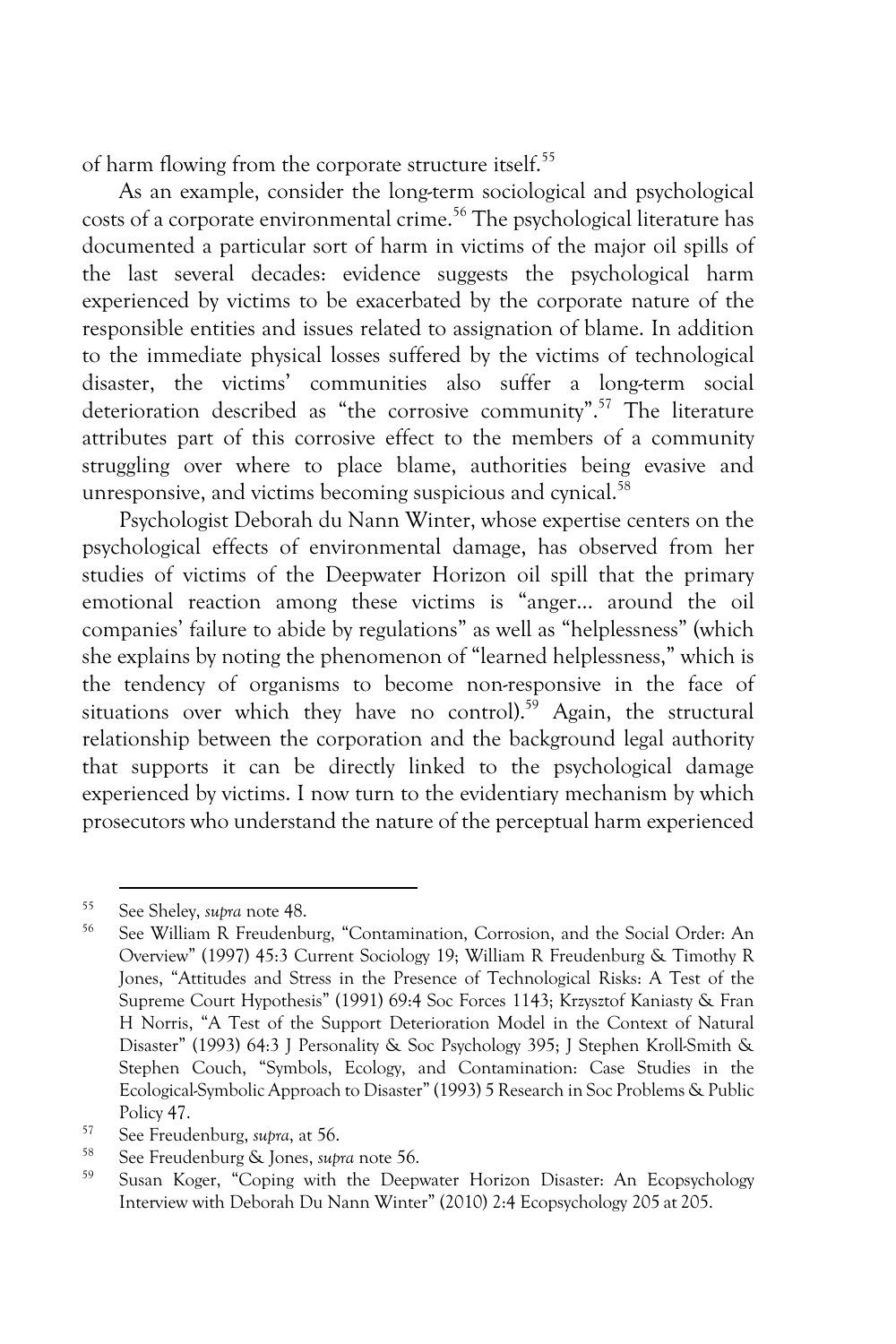by corporate victims may use that knowledge to increase and mobilize existing public support for white-collar prosecutions.

### **IV. THE EVIDENTIARY ROLE OF VICTIM IMPACT STATEMENTS**

The crime victim's rights as a stakeholder in the Canadian criminal justice system have long been recognized $60$  and, as mentioned previously, sentencing courts must consider the degree of harm to victims in applying the proportionality principle expressed in section 718.1 of the Criminal Code.<sup>61</sup> In 1988, the federal and provincial ministers responsible for criminal justice endorsed the *Canadian Statement of Basic Principles of Justice for Victims of Crime*, "in recognition that all persons have the full protection of rights guaranteed by the [*Charter*]" and "the rights of victims and offenders need to be balanced."62 They have recently been the focus of greater attention with the passage of the *Canadian Victims Bill of Rights* in 2015.63 The Bill provides the victim with a range of rights, including to be apprised of the status of the investigation of and proceedings against their offender and certain rights of privacy and security. It also provides that "[e]very victim has the right to present a victim impact statement to the appropriate authorities in the criminal justice system and to have it considered."64 The right to present a victim impact statement had existed long before the Bill of Rights; it became statutory with earlier amendments to the *Criminal Code* in 1988<sup>65</sup> and enhanced with additional amendments in 1999. Currently, subsection 722(1) of the Criminal Code provides:

When determining the sentence to be imposed on an offender or determining whether the offender should be discharged under section 730 in respect of any offence, the court shall consider any statement of a victim prepared in accordance

<sup>60</sup> See Kent Roach, *Due Process and Victims' Rights* (Toronto: University of Toronto Press, 1999); Leslie Sebba, *Third Parties, Victims and the Criminal Justice System* (Columbus, Ohio: Ohio State University Press, 1996); Alan N Young, *Justice for All: The Past, Present and Future of Victims in Canada* (Toronto: Osgoode Hall Law School, 1997).

<sup>61</sup> *Criminal Code*, *supra* note 3, s 718.1.

<sup>62</sup> Canada, Department of Justice, *Canadian Statement of Basic Principles of Justice for Victims of Crime, 2003* (Ottawa: DOJ, last modified 7 January 2015), online: <www.justice.gc.ca /eng/rp-pr/cj-jp/victim/03/princ.html> [perma.cc/XH7Y-9MA6].

<sup>63</sup> *Canadian Victims Bill of Rights*, SC 2015, c 13, s 2.

<sup>64</sup> *Ibid*, s 15.

<sup>65</sup> *Criminal Code*, *supra* note 3.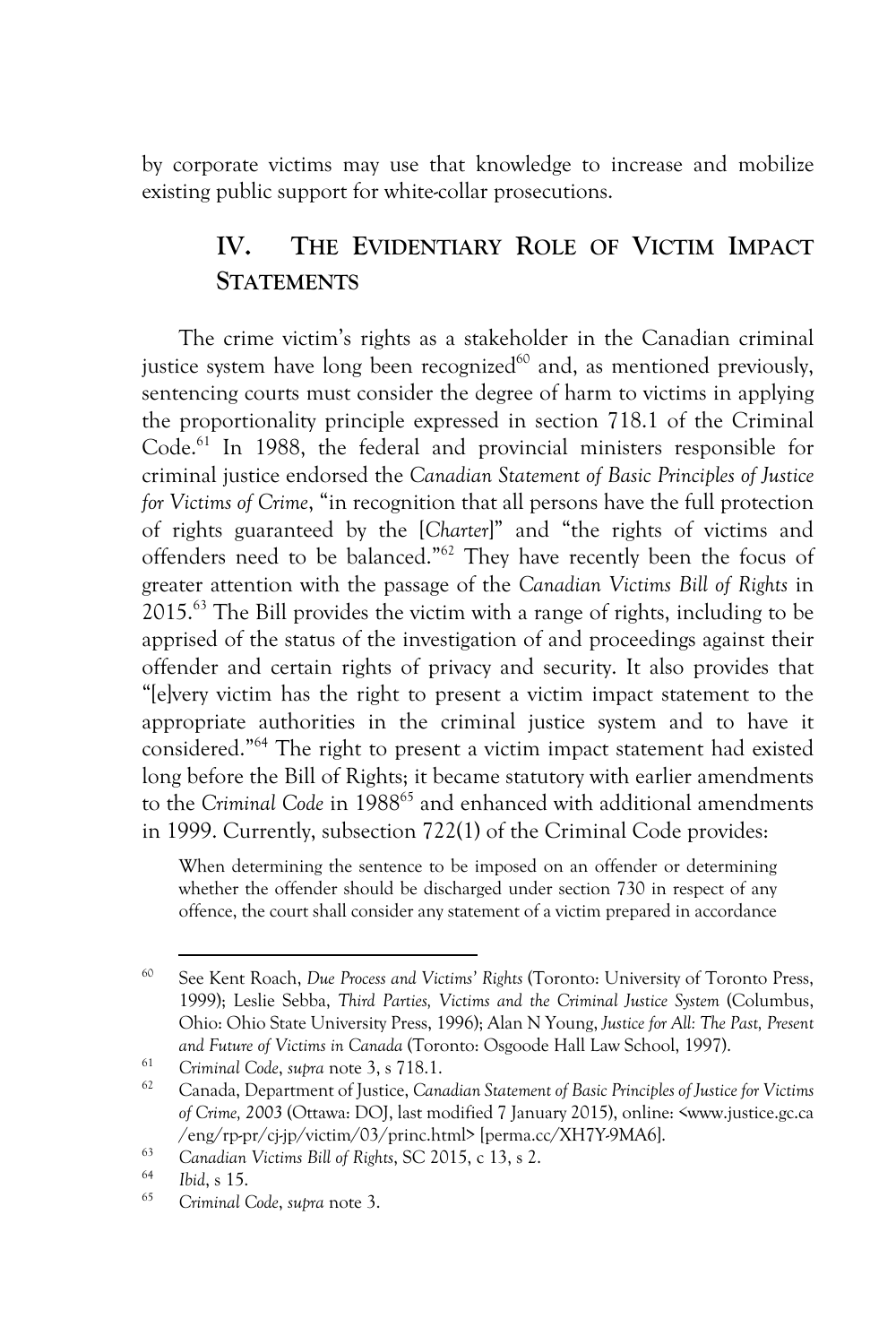with this section and filed with the court describing the physical or emotional harm, property damage or economic loss suffered by the victim as the result of the commission of the offence and the impact of the offence on the victim.<sup>66</sup>

Prosecutors should pay closer attention to the particular impacts of corporate crime on its victims and use that understanding to promote the role of the victim in corporate prosecutions. Specifically, where prosecutors can identify victims, they should encourage them to read victim impact statements (VIS) during corporate sentencing proceedings as frequently as they do in cases of violent crime. This would begin to break down the conceptual barrier between corporate and individual crime, which may obscure the criminal nature of corporate conduct and also better link the project of criminalizing corporations to some version of the harm principle,67 as opposed to goals of prosecutorial economy.

This argument raises initial questions, based on what we know so far about how VIS operate in the criminal justice system. While there does not appear to be recent empirical data on this question, it seems that only a distinct minority of victims avail themselves of the opportunity to make such statements.<sup>68</sup> A 1990 study found that victims' rate of refusal to give a statement was twice as high in cases of property crime as opposed to other sorts of crime.<sup>69</sup> Furthermore, a study of the effect of victim impact statements on actual sentencing outcomes in Calgary found no discernible impact on actual sentence.<sup>70</sup> Reviewing this rather inconclusive data, Julian Roberts concluded that "[w]e cannot exclude the possibility that VIS have had limited impact on victims' satisfaction in large measure because of the way in which they have been conceptualized, operationalized and administered" and on that basis called for "a clearer and consensual vision of the nature and function of a VIS."71

<sup>66</sup> *Ibid*, s 722(1). 67 See *R v Labaye*, 2005 SCC 80.

<sup>68</sup> Canada, Research Development Directorate, *Victim Impact Statements in Canada*, vol 7, by Carolina Giliberti (Ottawa: DOJ, 1990) (reporting that victims completed statements in 23% of trials) at 12.

 $\frac{69}{70}$  *Ibid* at table 1.

<sup>70</sup> Canada, Research Development Directorate, *Victim Impact Statements in Canada, Evaluation of the Calgary Project (Background Paper)*, vol 2, by Judith Muir (Ottawa: DOJ, 1990) at 95.

<sup>71</sup> Julian V Roberts, "Victim Impact Statements and the Sentencing Process: Recent Developments and Research Findings" (2003) 47:3 Crim LQ 365 at 395–96. See also Ashley Smith, "Victim Impact Statements: Redefining Victim" (2011) 57:2/3 Crim LQ 346 (arguing for a redefinition of the term "victim" in the CCC to limit the number of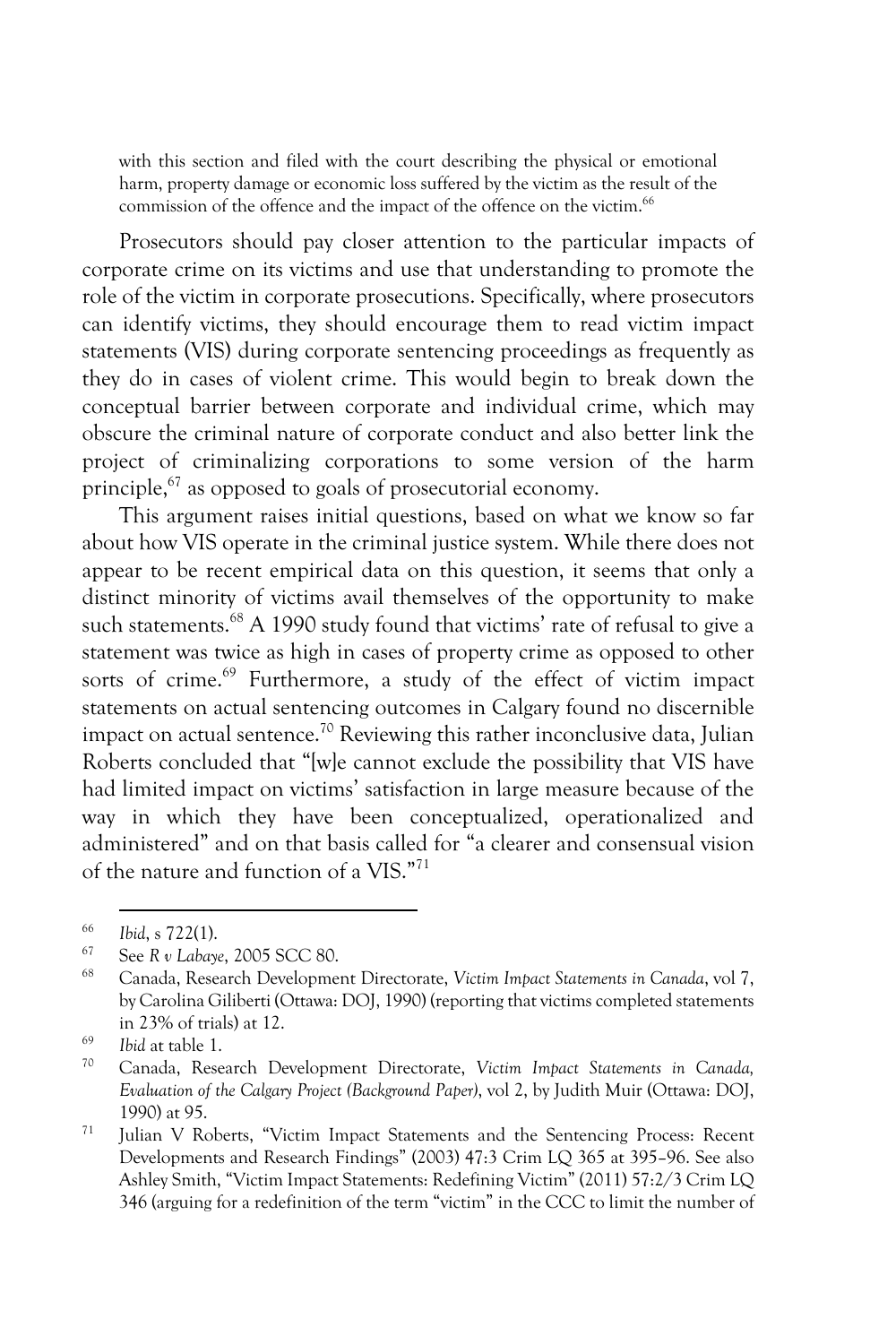Perhaps the biggest challenge to making good use of VIS is that prior research suggests courts are uncertain as to precisely what end they are supposed to "consider" them when making sentencing determinations.<sup>72</sup> More recently, Marie Manikis has conducted a review of appellate court decisions to attempt to answer this question.<sup>73</sup> She finds that some courts recognize that VIS provide information about the harm which serves as either an aggravating or mitigating factor in sentencing.<sup>74</sup> Other courts, however, suggest that VIS are supposed to serve a purely expressive purpose and should not affect sentencing outcomes at all.<sup>75</sup>

Other scholars fear that VIS increase the systemic injustice of criminal law. Susan Bandes fears that they mobilize negative emotions against the defendant: they "evoke not merely sympathy, pity, and compassion for the victim, but also a complex set of emotions directed toward the defendant, including hatred, fear, racial animus, vindictiveness, undifferentiated vengeance, and the desire to purge collective anger."76 She argues that they shift the focus away from the defendant's moral culpability and toward "a thirst for undifferentiated vengeance."77 She also believes that the narratives developed during the guilt phase of the trial are already stacked against the defendant by the time that sentencing takes place.<sup>78</sup> Martha Minow opposes victim evidence for fear that it will encourage dueling victim narratives between the victim and defendant; she urges that the system adopt normative standards for evaluating "historical" harm experienced by oppressed groups, as opposed to individuals.79 Jennifer Culbert sees VIS as inappropriately establishing the suffering of the victim as an

people qualifying to give VIS and thereby impose greater order on the sentencing proceeding).

<sup>72</sup> Roberts*, supra* note 71 at 370–71.

<sup>73</sup> Manikis, "Victim Impact Statements at Sentencing: Towards a Clearer Understanding of Their Aims" (2015) 65:2 UTLJ 85. 74 *Ibid* at 95, citing *R v Cook*, 2009 QCCA 2423; *R v G(K)*, 2010 ONCA 177; *Steeves v R*,

<sup>2010</sup> NBCA 57; *R v Revet*, 2010 SKCA 71.

<sup>75</sup> *Ibid* at 97, citing *R v M(W)*, 2010 BCCA 370; *Doucet v R,* 2013 QCCA 1778; *R v Karim*, 2014 ABCA 88; *R v Alexander*, 2014 ONCA 22.

<sup>76</sup> Susan Bandes, "Empathy, Narrative, and Victim Impact Statements" (1996) 63:2 U Chicago L Rev 361 at 395.

<sup>77</sup> *Ibid* at 398. See also Steven G Gey, "Justice Scalia's Death Penalty" (1992) 20:1 Fla St UL Rev 67 at 123; Martha C Nussbaum, "Equity and Mercy" (1993) 22:2 Philosophy & Public Affairs 83 at 89–90. 78 Bandes, *supra* note 76 at 400.

Martha Minow, "Surviving Victim Talk" (1992) 40:6 UCLA L Rev 1411 at 1438.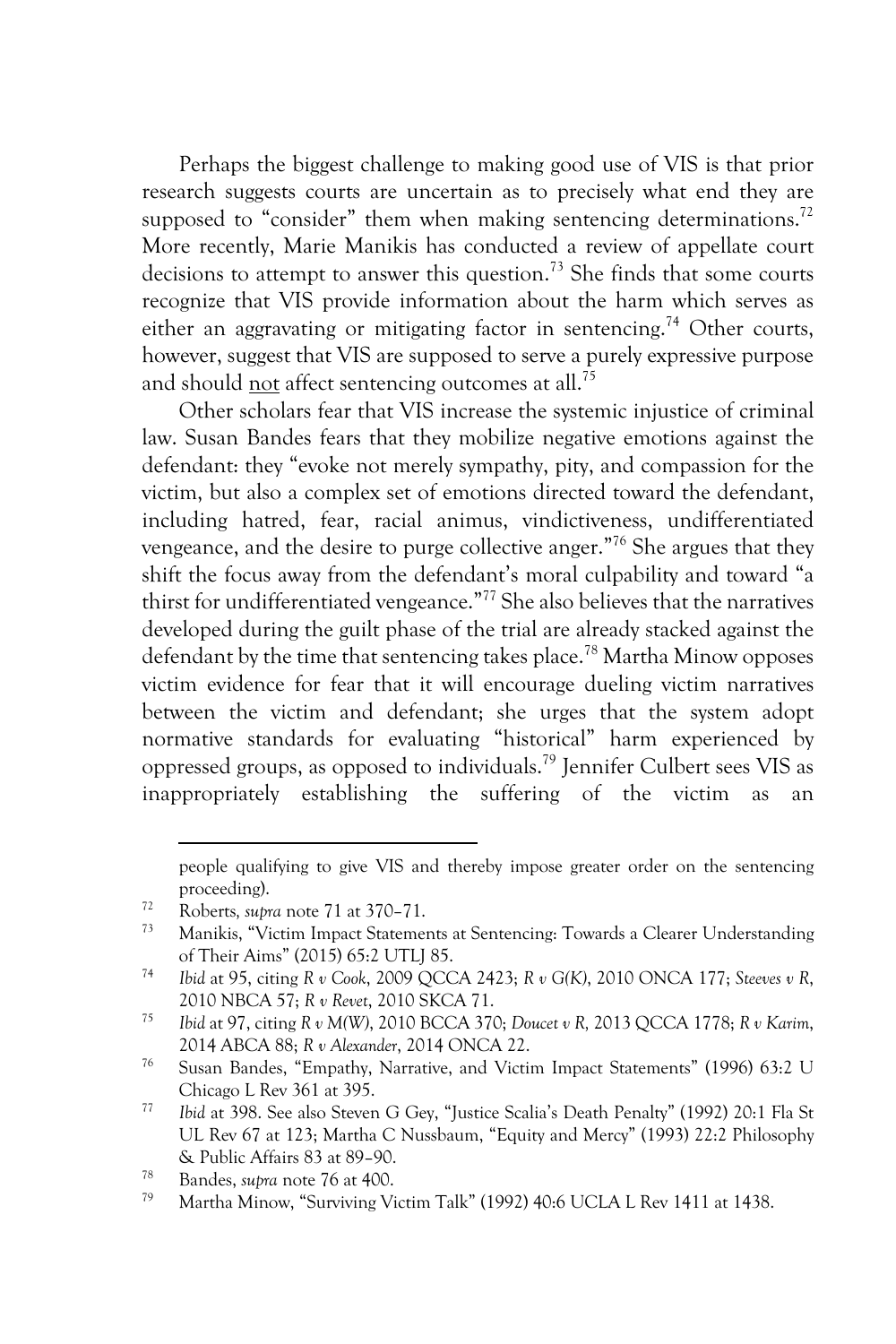incontrovertible basis for deciding punishment in an otherwise pluralistic and morally relativistic society.<sup>80</sup>

While these are all valid and important concerns, such arguments rely heavily on a bi-lateral view of sentencing in which the victim's only function is to oppose the interests of the defendant. Indeed, many popular arguments in favour of VIS rely on similar, but symmetrically opposite, grounds: we should prioritize the victim's individual needs over the defendant's by allowing VIS.<sup>81</sup> Manikis proposes that we create a balance between presumably victim-focused expressive goals (which she characterizes primarily as allowing for the release of emotion) and the instrumental goal of informing the sentencing court about actual harm.82 She would allow the victim to speak broadly, even to make "emotional outbursts" for expressive purposes, but would require the court to "discard the part unrelated to harm when crafting and deciding the severity of a sentence."<sup>83</sup>

I have argued elsewhere that the current debate on the victim's participation in the criminal sentencing process ignores how the complexity of a victim narrative effectively conveys to the sentencing body the community's experience of harm, without which the criminal justice system loses its legitimacy as a penal authority.<sup>84</sup> This full account of public harm is crucial to the retributive function of sentencing and if it is excluded, the system risks perceptions of illegitimacy.<sup>85</sup> The narrative features of VIS work to make a victim's harm accessible to a listener and, because these victim stories also circulate through society outside of the courtroom, they shape

<sup>80</sup> Jennifer Culbert, "The Sacred Name of Pain: The Role of Victim Impact Statements in Death Penalty Sentencing Decisions" in Austin Sarat, ed, *Pain, Death and the Law* (Ann Arbor, Mich: University of Michigan Press, 2004) 103.

<sup>&</sup>lt;sup>81</sup> See e.g. Jonathan Simon, "Fearless Speech in the Killing State: The Power of Capital Crime Victim Speech" (2004) 82:4 NCL Rev 1377 at 1383 (arguing that the state's tendency, in recent years, to fetishize the "crime victim" has been a justification for conservative criminal legislation); Kenji Yoshino, "The City and the Poet" (2005) 114:8 Yale LJ 1835 at 1884 (arguing that VIS do not serve the ends of "fairness," which he defines explicitly as allowing the defendant to assume the "narrative posture… of a Scheherazade, telling stories to the state so she may live… untrammeled by other

voices"). 82 Manikis, *supra* note 73 at 109–13.

<sup>83</sup> *Ibid* at 113.

Erin Sheley, "Reverberations of the Victim's Voice: Victim Impact Statements and the Cultural Project of Punishment" (2012) 87:3 Ind LJ 1247 at 1277. 85 *Ibid.*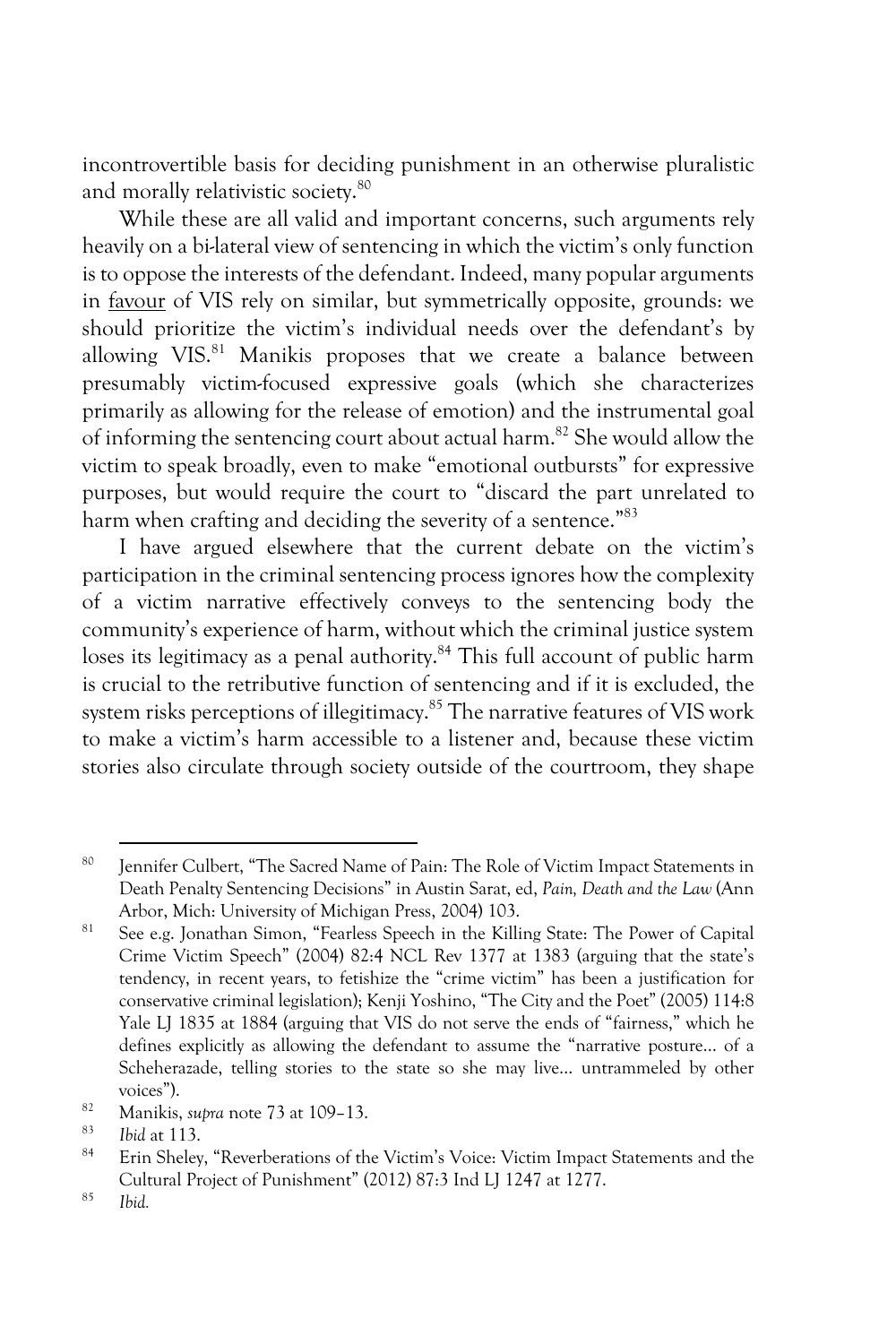social norms about culpability.<sup>86</sup> If the sentencing process cannot accommodate victim stories it risks illegitimacy in the eyes of a society guided by these norms.<sup>87</sup> It also risks allowing undifferentiated stereotypes, developed by political and media actors, to take the place of individuated victim accounts in the mind of a fact-finder.<sup>88</sup> This argument, of course, relates to the retributive function of VIS within a criminal trial and the importance of what such statements convey to the sentencing body itself what Manikis would refer to as their "instrumental" function.

But VIS also have an external or expressive function, which the rise of social media has compounded by transmitting unmediated trial narratives through public spaces that they have not penetrated in the past.<sup>89</sup> This "expressive" function is more complex than simply serving, as Manikis conceives of it, as a therapeutic opportunity for victims to release emotion. There is also a public expressive function to the criminal justice system. The traditional media has long distorted public perceptions about crime and punishment, thereby undermining the expressive function of criminal justice.<sup>90</sup> The traditional Marxist critique of the media asserts that those in power manipulate the press to harness support for policies that criminalize those with the least power in society.91 However, the "left realist" school of criminology points out that the whole of public concern about crime is hardly the product of false consciousness. There are quite rational reasons to fear crime and many people, in fact, fear it due to direct interaction with actual victims.<sup>92</sup> Unmediated victim narratives have, therefore, always been an important source of information about actual criminal harm, particularly harm to victims ignored by the prevailing media account.

<sup>86</sup> *Ibid* at 1277–84.

<sup>87</sup> *Ibid* at 1285.

<sup>88</sup> *Ibid.*

See Erin Sheley, "Victim Impact Statements and Expressive Punishment in the Age of Social Media" (2017) 52 Wake Forest L Rev 157 at 158 [Sheley, "Expressive Punishment"].

<sup>90</sup> *Ibid* at 159.

<sup>91</sup> Yvonne Jewkes, *Media and Crime*, 3rd ed (London, UK: Sage Publications, 2015) at 24.

See e.g. Jock Young, "The Tasks Facing a Realist Criminology" (1987) 11:4 Contemporary Crises 337 at 337 (arguing that perceptions of crime are largely "constructed out of the material experiences of people rather than fantasies impressed upon them by the media or agencies of the State"); Adam Crawford et al, *Second Islington Crime Survey* (London, UK: Middlesex Polytechnic Centre for Criminology, 1990) (arguing that "in inner city areas, mass media coverage of crime tends to reinforce what people already know").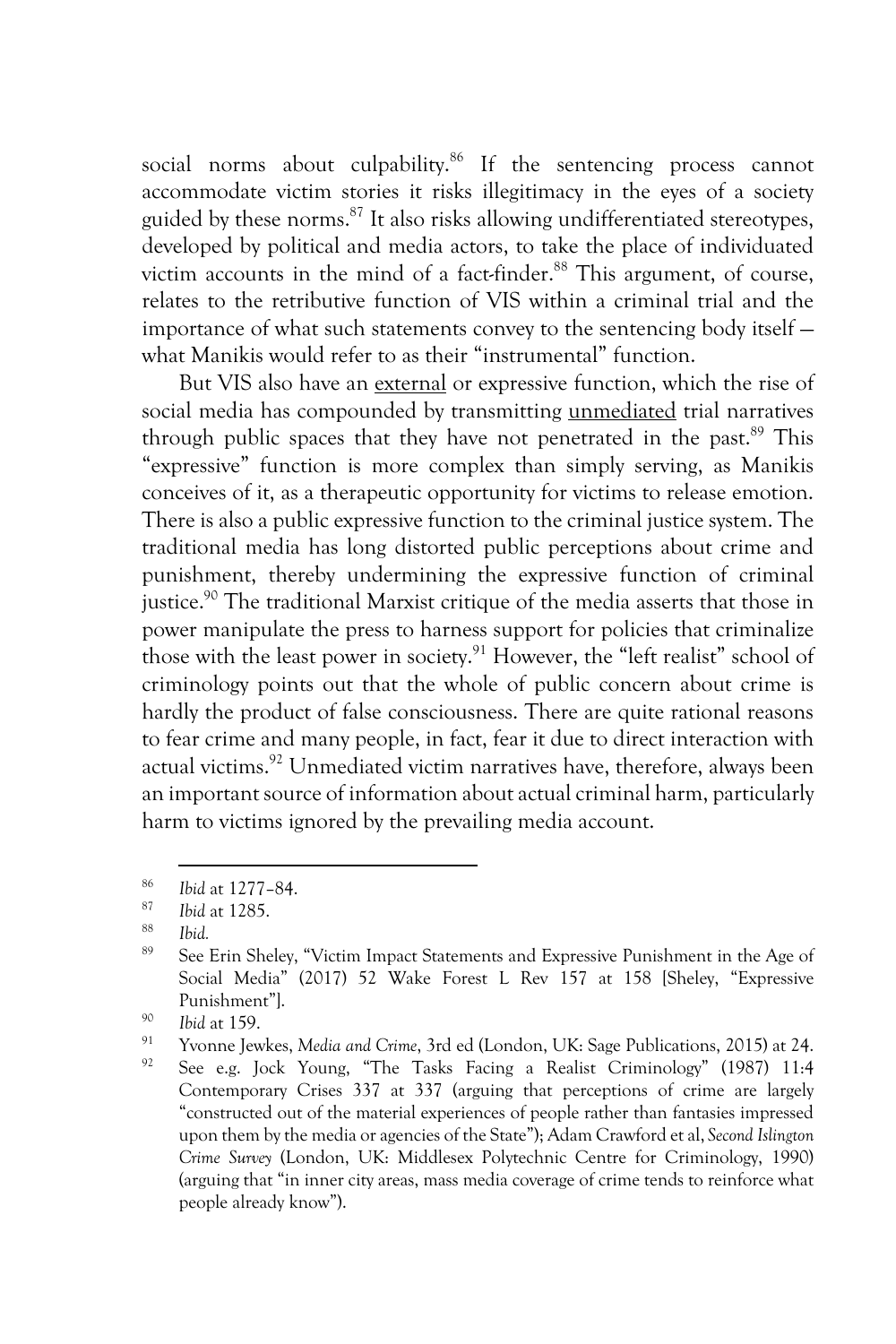So-called "viral" victim narratives about police violence attendant to the Black Lives Matter movement, as well as the uniquely impactful victim impact statement delivered by Jane Doe in the Stanford rape case, illustrate how the expressive function of punishment has become even more critical in light of "new" media.<sup>93</sup> One could argue, of course, that victim narratives can be disseminated without being first expressed during a formal sentencing hearing — the police violence videos are a good example of this. Yet, to the extent that institutions of justice support these narratives by providing a forum for their expression and dissemination, the institutions themselves are participating in what Anthony Duff describes as the "communicative" purpose of punishment.94 Punishment sends a message to the offender about their conduct, to the victim about their worth in the eyes of the community, and to the community about what we morally require from one another.<sup>95</sup> The system serves this purpose better if it incorporates unmediated victim narratives into this process.

The recent Calgary case of Carey and Cody Manyshots demonstrates the interaction between VIS, social media, and the perceived legitimacy of the justice system on the part of the general public. The Manyshots brothers kidnapped a 17-year-old girl from a bus stop, kept her prisoner, and sexually assaulted her repeatedly.<sup>96</sup> Because the victim did not feel emotionally able to read her statement aloud to the trial court, the Crown prosecutor asked the court to exercise its discretion to allow the prosecutor to read the statement on behalf of the victim. $97$  The Court refused and a local social media firestorm followed.98 (A Facebook page linking to one article on the topic had, two weeks after the decision, received 370 "reactions" and 133 comments.)

One representative commenter underscored the communal importance of the VIS:

Ridiculous, the reason its [sic] called a victim impact statement is clear, so the victim gets to share the pain and suffering that resulted from the crime. Judges

<sup>93</sup> Sheley, "Expressive Punishment", *supra* note 89.

<sup>&</sup>lt;sup>94</sup> RA Duff, "Guidance and Guidelines" (2005) 105:4 Colum L Rev 1162 at 1182.

 $\frac{95}{96}$  *Ibid.* 

Nancy Hixt, "Judge's decision on victim impact statement in Manyshots brothers' case sparks public outrage", *Global News* (27 July 2016), online: <globalnews.ca/news/28523 04/judges-decision-on-victim-impact-statement-in-manyshots-brothers-case-sparks-publi c-outrage/> [perma.cc/5ZQF-6USF]. 97 *Ibid.*

<sup>98</sup> *Ibid.*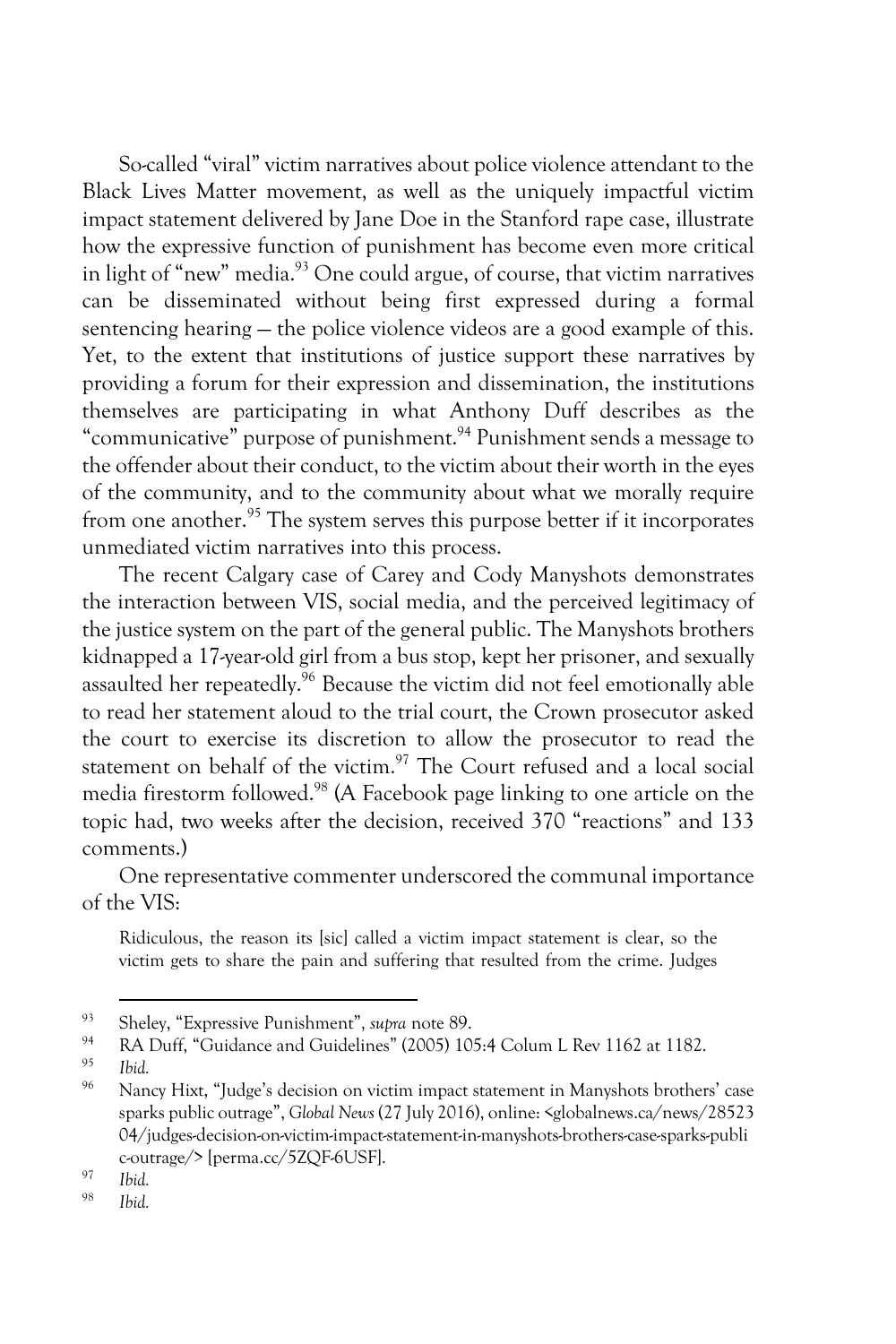should uphold that civic right as a part of our legal system no matter what. Taking away the victims [sic] voice is as disgusting as taking away our freedom. I am reinforced in my belief that judges, cops and prosecutors are totally indifferent to the rights of the individual. They hold the balance of power and we are lead around like cattle in a broken system.

By linking the idea of a silenced victim to a general loss of civic freedom, this commenter emphasizes the expressive importance of such statements. As Duff theorizes, they implicate not only the system's obligation to communicate to the victim its condemnation of his or her victimizer, but to relay this message to the rest of the polity. The victim's account of her harm is not only an account of her individual harm but of how her community itself has been harmed through the crime against her. While fairness may require courts to exclude certain statements under certain circumstances, it does so at the risk of negatively impacting public faith in systemic legitimacy.

In sum, particularly in the era of "viral" social media content, VIS can be used to vindicate the rights of the powerless against the powerful as easily as they can be used to increase the punitiveness of the justice system against certain defendants. And, in our *status quo* universe, in which VIS will continue to be used in the latter capacity, there is arguably a greater moral imperative to use them in the former as well. Corporate criminal punishment provides an ideal setting for this endeavor. It is hard to think of a greater power asymmetry than that existing between a corporate defendant, on the one hand, and an individual human victim, on the other.

We do not have examples of many victim impact statements at corporate criminal trials, but it is helpful to consider a couple of victim narratives about corporate harm occurring in other formal settings. Consider, for example, the victims of the 1972 Buffalo Creek disaster, in which a coal slurry dam owned by the Pittston Corporation burst and caused 125 citizens of Logan County, West Virginia to drown in black sludge<sup>99</sup> (additionally, the property destruction left 4,000 people homeless).<sup>100</sup> Despite the fact that the investigation determined that the dam had violated numerous federal and state safety regulations, no criminal charges were ever filed against the Pittston Corporation, its subsidiary Buffalo Mining Co, or any of their officers. The citizens of the

<sup>&</sup>lt;sup>99</sup> Gerald M Stern, *The Buffalo Creek Disaster* (New York, NY: Vintage Books, 1977) at 11.<br><sup>100</sup> IL:*1 Ibid.*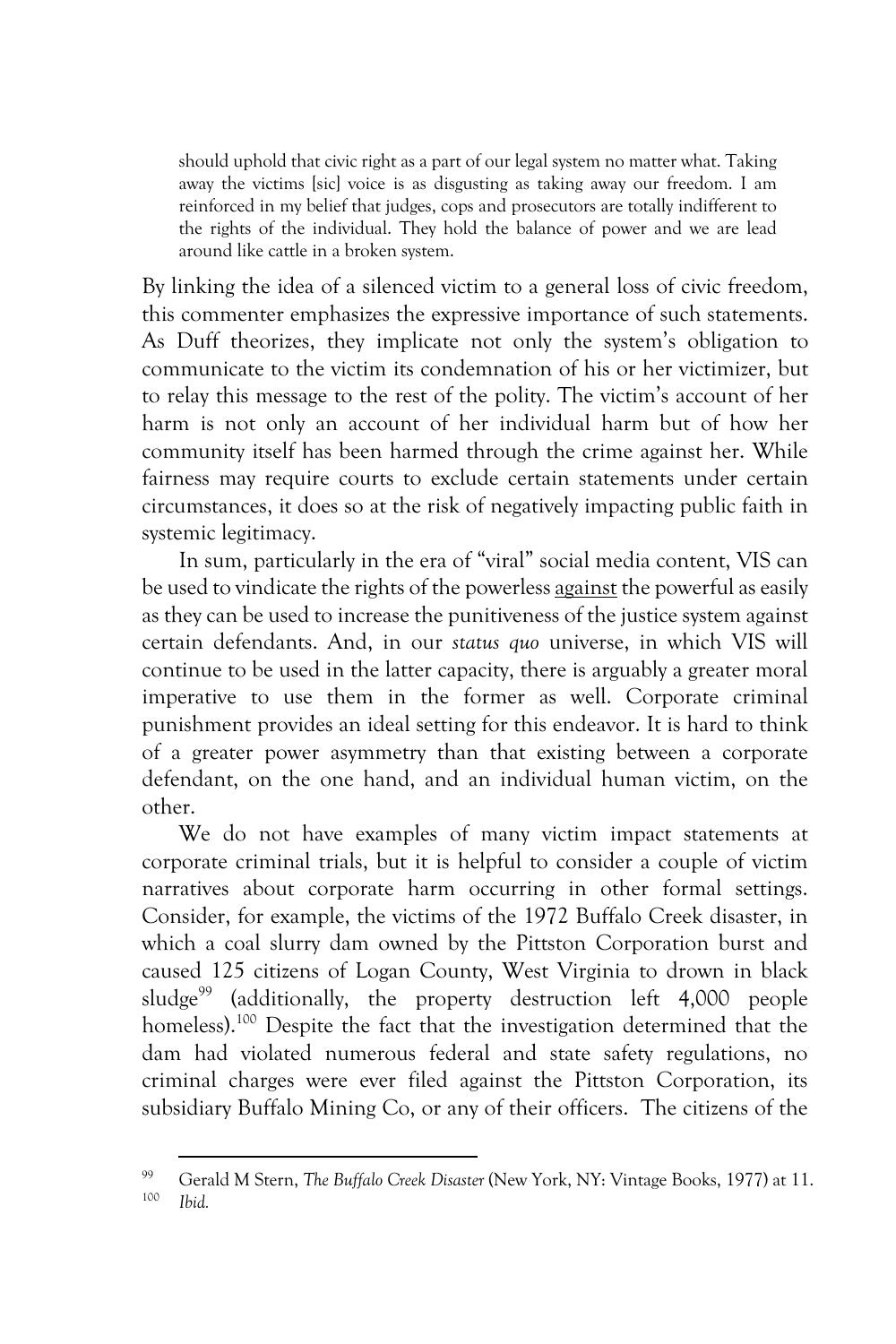Buffalo Creek area formed a Citizens Commission to investigate the disaster, which concluded:

We think that this coal company, Pittston, has murdered the people, and we call upon the prosecuting attorney and the judge…to prosecute and bring to trial this coal company…the fact of the matter is that these are all laws on the books which the company felt completely free to ignore, which says something about the relationship between coal companies and state governments…just this complete freedom to ignore these laws with no fear of any kind of prosecution.<sup>101</sup>

These words make explicit the perceptual harms that corporate crime imposes on its victims. The Buffalo Creek victims' commission identified, as part of the trauma the community had suffered, their comparative helplessness relative to a company with (a) continued temporal existence and (b) some sort of interrelationship with structures of state power.

Very similar themes appear in the congressional testimony of Keith Jones, whose son Gordon died on the *Deepwater Horizon:* "TransOcean, Halliburton, and any other company will be back because they have the infrastructure and economic might to make more money. But Gordon will never be back. Never. And neither will the 10 good men who died with him."102

Again, it is not only the loss of Gordon that Jones identifies here but the asymmetry between that loss and the impossibility of an equivalent loss on the side of an enduring entity like Halliburton. The disruption to the belief-in-a-just-world heuristic, as discussed above, resulting from perceived unfairness, appears in both of these accounts of suffering due to unpunished or inadequately punished corporate crime.

These victim narratives draw attention to the *sine qua non* of a corporate criminal act — to that which justifies punishing the institution itself above and beyond the culpable individual actors that can and should also be charged where possible. It is not just that the harm imposed by corporations is severe. That can be true and yet, it can still be the case that punishing both individual employees and the corporation is redundant if the latter is

<sup>101</sup> Appalshop's Buffalo Creek Film Preservation & Digital Outreach Project, "The Buffalo Creek Flood: An Act of Man Transcript" (1975) at 5, online (pdf): <br/> <br/>Stuffalocreekflood.o rg/media/BCF-transcript.pdf> [perma.cc/M3CM-7KCW].

<sup>102</sup> US, *Legal Liability Issues Surrounding the Gulf Coast Oil Disaster: Hearing Before the House Committee on the Judiciary*, 111th Cong (2010) at 25 (Keith Jones), online: <www.govinfo. gov/content/pkg/CHRG-111hhrg56642/pdf/CHRG-111hhrg56642.pdf> [perma.cc/ 9MT8-FLKB].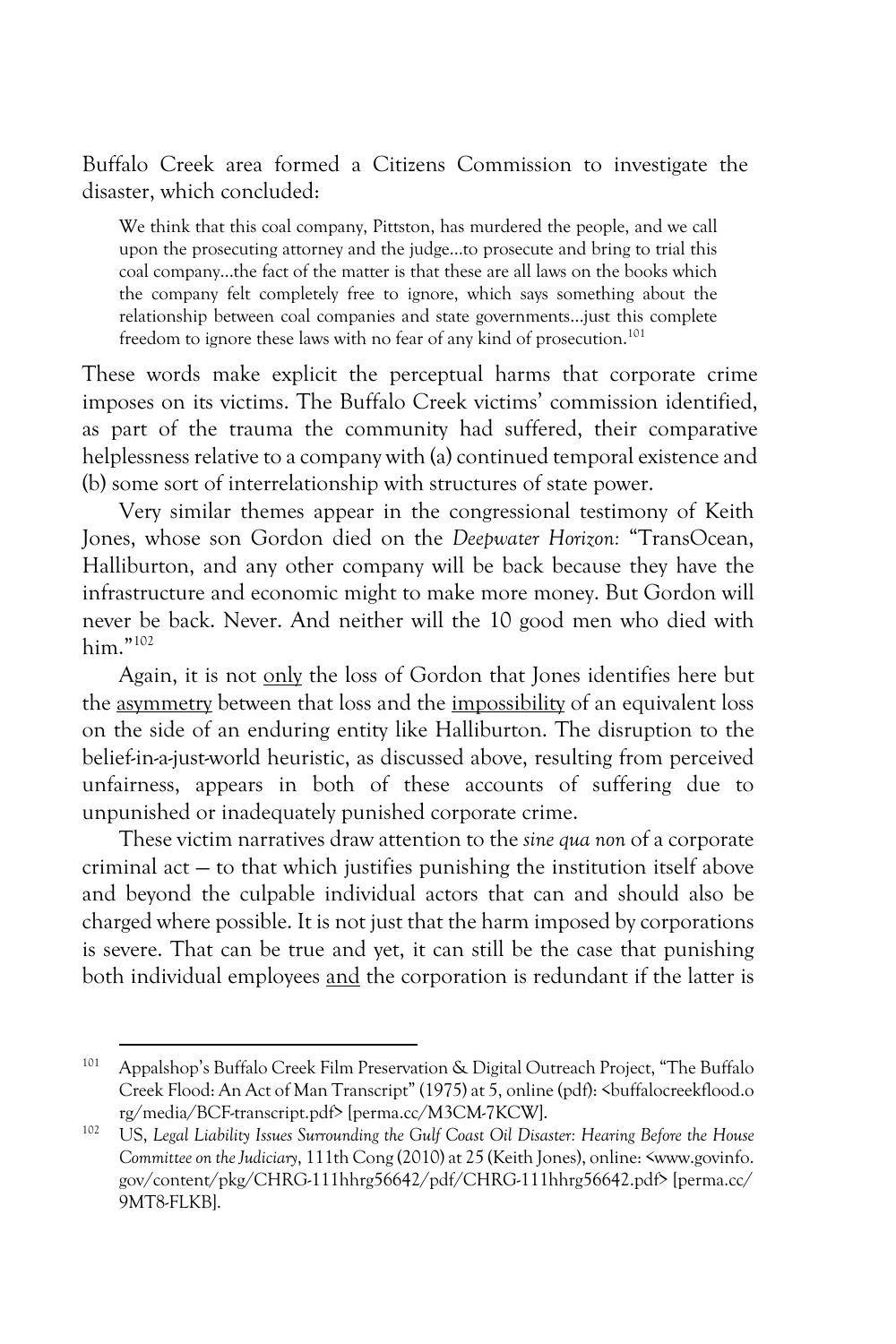punished for the same harm as the former. The issue is that the psychic harm posed by corporate crime is distinct in kind.

From these premises it becomes clear that victim narratives have the potential to give coherence to a conceptually unstable area of the criminal law. In the first place, the use of VIS at corporate sentencing provides evidence of the distinctly corporate aspects of victim harm for a sentencing body, whose job it is to dispense appropriate punishment. In the second, where the Crown's under-enforcement of the *Criminal Code* against corporations may be a substantially cultural, rather than doctrinal, problem, the expressive function of VIS may serve to reflect and enhance social norms about corporate criminality and thereby bring popular demand for corporate prosecutions more in line with that for individual criminals.

## **V. REMEDIATION AGREEMENTS AND CORPORATE VICTIMS: A COMPARATIVE PERSPECTIVE**

The timing of this article renders it impossible to leave the topic of VIS as evidence of corporate criminal harm in Canada without at least considering the recent sea change in white-collar enforcement. In September 2018, after many years of discussion and recent months of lobbying, Parliament adopted amendments to the *Criminal Code* allowing the Crown to use remediation agreements to resolve cases of organizational misconduct. Modeled after the deferred prosecution agreement (DPA) pioneered by the United States Department of Justice, remediation agreements provide a mechanism for a corporation to settle a criminal investigation without having to resort to a guilty plea.

According to section 715.31 of the *Criminal Code*, the agreements have the following objectives:

**(a)** to denounce an organization's wrongdoing and the harm that the wrongdoing has caused to victims or to the community;

**(b)** to hold the organization accountable for its wrongdoing through effective, proportionate and dissuasive penalties;

**(c)** to contribute to respect for the law by imposing an obligation on the organization to put in place corrective measures and promote a compliance culture;

**(d)** to encourage voluntary disclosure of the wrongdoing;

**(e)** to provide reparations for harm done to victims or to the community; and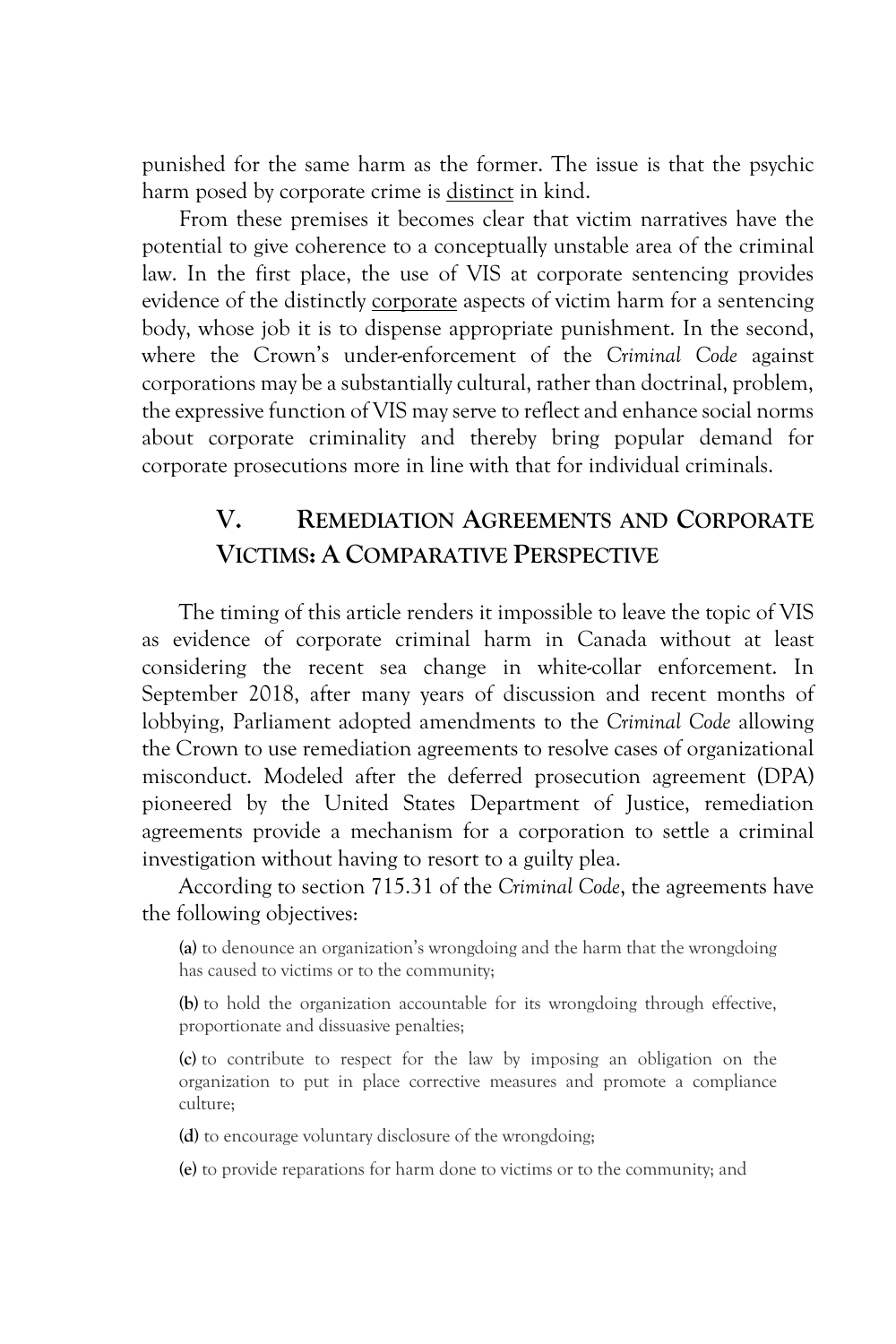**(f)** to reduce the negative consequences of the wrongdoing for persons employees, customers, pensioners and others — who did not engage in the wrongdoing, while holding responsible those individuals who did engage in that wrongdoing.<sup>103</sup>

Subsection 715.32(2) instructs that prosecutors, in determining whether to offer a remediation agreement, should consider the following factors:

**(a)** the circumstances in which the act or omission that forms the basis of the offence was brought to the attention of investigative authorities;

**(b)** the nature and gravity of the act or omission and its impact on any victim;

**(c)** the degree of involvement of senior officers of the organization in the act or omission;

**(d)** whether the organization has taken disciplinary action, including termination of employment, against any person who was involved in the act or omission;

**(e)** whether the organization has made reparations or taken other measures to remedy the harm caused by the act or omission and to prevent the commission of similar acts or omissions;

**(f)** whether the organization has identified or expressed a willingness to identify any person involved in wrongdoing related to the act or omission;

**(g)** whether the organization — or any of its representatives — was convicted of an offence or sanctioned by a regulatory body, or whether it entered into a previous remediation agreement or other settlement, in Canada or elsewhere, for similar acts or omissions;

**(h)** whether the organization — or any of its representatives — is alleged to have committed any other offences, including those not listed in the schedule to this Part; and

**(i)** any other factor that the prosecutor considers relevant.<sup>104</sup>

Judging by the American experience with DPAs, this new addition has the potential to exacerbate the under-enforcement problems discussed above. In the U.S., the rise of the era of deferred and non-prosecution agreements has meant that greater numbers of criminal corporations escape formal criminal charges entirely, in exchange for paying fines and making stipulated changes to internal governance.<sup>105</sup> These agreements are "mutually beneficial" to the extent that they make life easier for prosecutors, who can avoid the massive discovery process involved in taking a

<sup>103</sup> *Criminal Code*, *supra* note 3, s 715.31.

<sup>104</sup> *Ibid*, s 715.32(2).

David M Uhlmann, "Deferred and Non-Prosecution Agreements and the Erosion of Corporate Criminal Liability" (2013) 72:4 Md L Rev 1295 at 1298.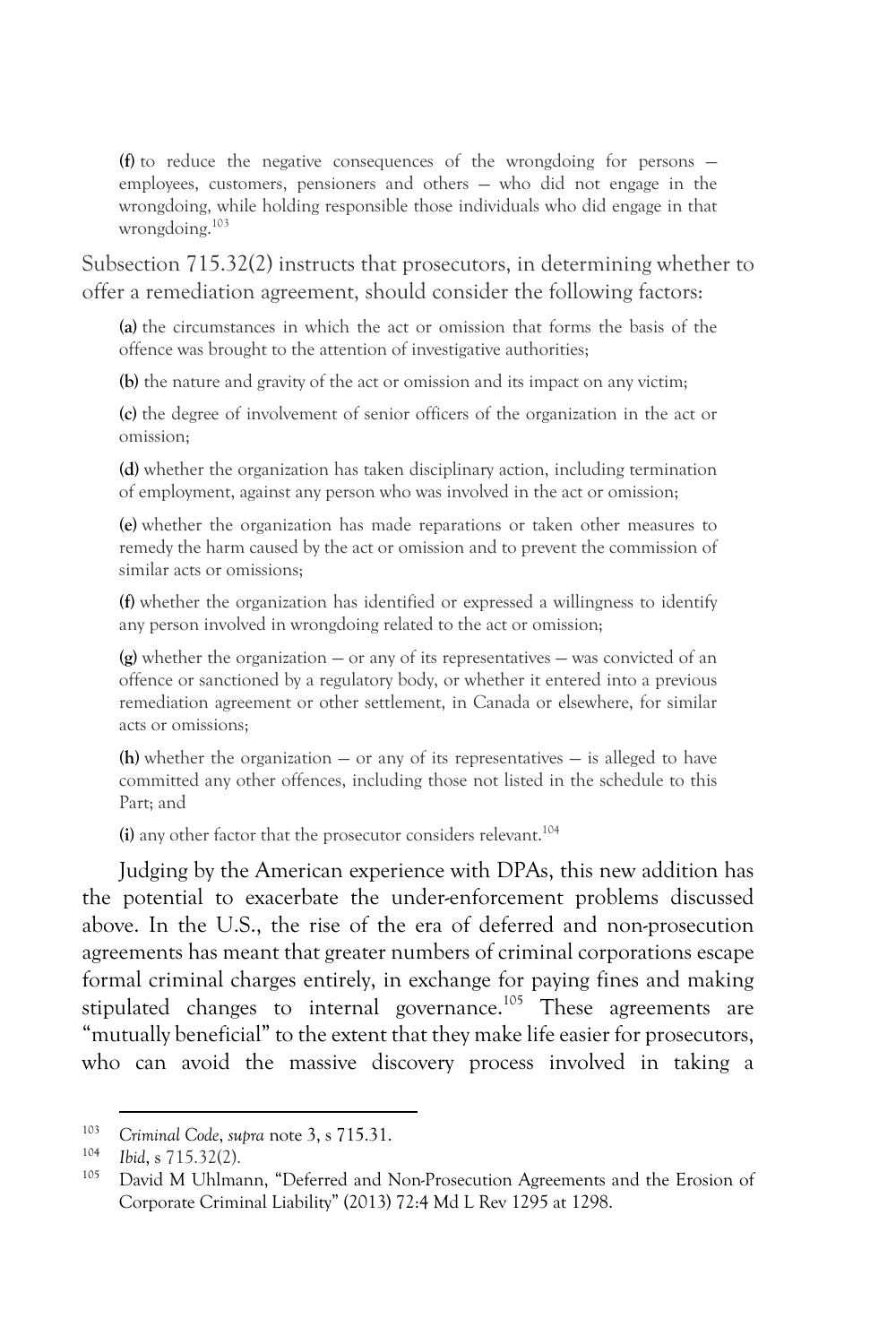corporation to trial, and for corporations, who can avoid the sting of criminal conviction and its collateral effects (especially the risk of being barred from business with the government), which was the major concern of SNC-Lavalin.

While the U.S. Department of Justice's official factors for determining whether a corporation should be criminally charged include "the risk of harm to the public" posed by the crime committed (and the reciprocal costs of a prosecution to both the public and innocent third parties such as employees), they also include such factors as "remedial efforts" and "willingness to cooperate."106 The prevalence of DPAs thus ties much of federal criminal enforcement against corporations to the relative ease with which the two sides can strike a bargain, as opposed to the degree of actual harm to human victims. The use of DPAs and NPAs is not even consistent across the DOJ: the Environment and Natural Resources Division and the Antitrust Division rarely use them, while the Criminal Division and some United States Attorney's offices resort to them more often than not.<sup>107</sup>

The gap between the primary American substantive culpability standard and the DOJ's extremely nuanced factors to guide prosecutorial decisionmaking has created, what some scholars have referred to as, problems of incongruence. As William Laufer and Alan Strudler put it:

First, forward problems emerge where changes in the general part of the law liability rules and culpability standards—are conceived without concern for how punishment is crafted or justified. And reverse problems arise where standards for punishment impose liability or culpability that conflict with extant law in theory or practice.108

As Laufer and Strudler argue, the federal charging guidelines wholly abandon the rule of *respondeat superior* and instead measure "features of the corporate person," particularly as measured by post-offence behaviour which "may bear little correspondence to the underlying offence."<sup>109</sup> Other scholars note that the massive increase in corporate cooperation with criminal investigations has unintentionally blurred the line between the

<sup>106</sup> US, Department of Justice, *Principles of Federal Prosecution of Business Organizations* (Washington, DC: Department of Justice, 2019) at s 9-28.300, online: <www.justice.gov -principles-federal-prosecution-business-organizations> [perma.cc/UJ8J-WZFJ].

<sup>107</sup> Uhlmann, *supra* note 105 at 1301.

William S Laufer & Alan Strudler, "Corporate Crime and Making Amends" (2007) 44:4 Am Crim L Rev 1307 at 1311.

<sup>109</sup> *Ibid.*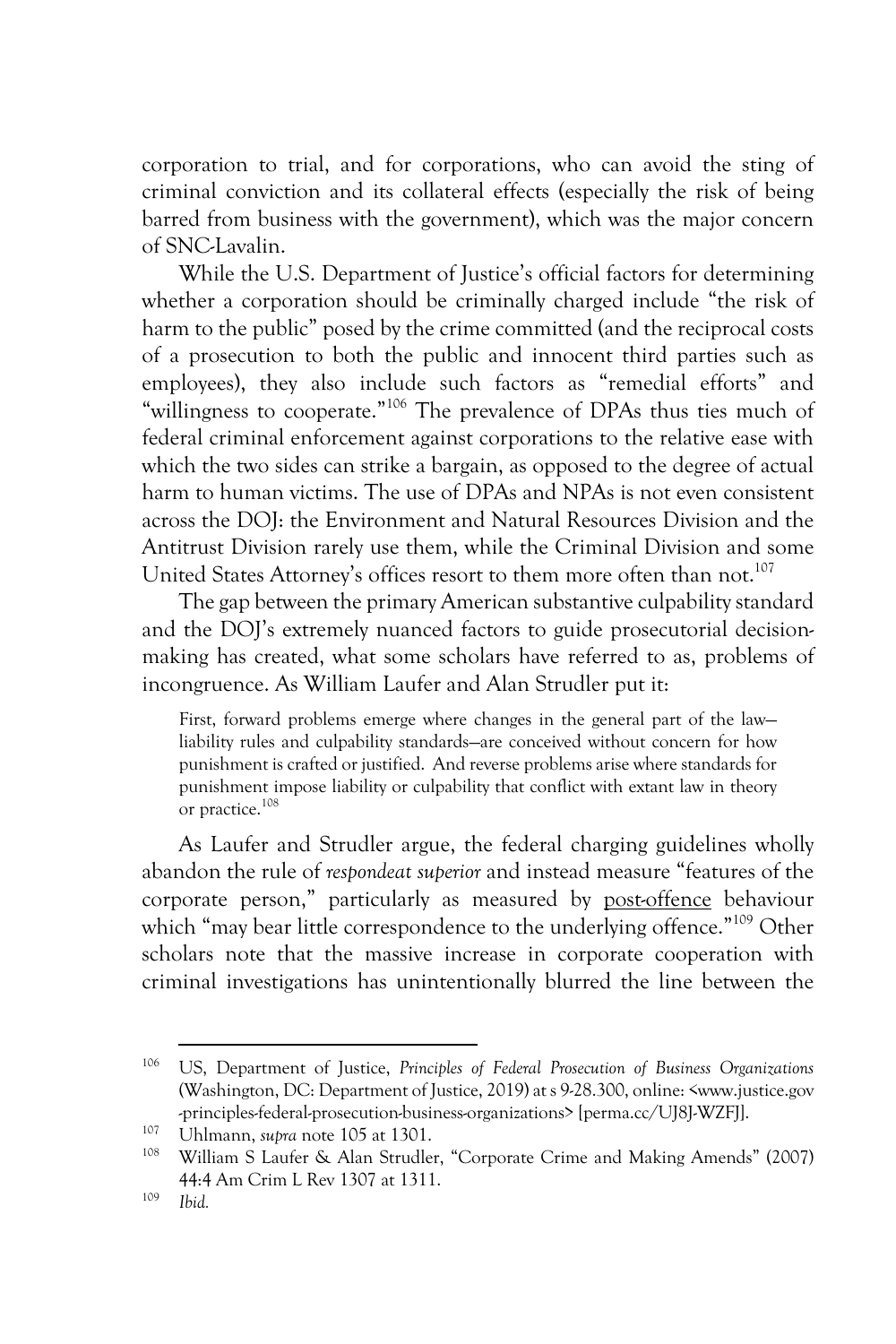prosecuting government and the private entity being prosecuted.110 This results in doctrinal problems such as as: the risk of corporations qualifying as agents of the state for the purposes of Constitutional exclusionary rules; the risk of undermining employees' Fifth Amendment protections against self-incrimination; the possibility of the government being deemed "in control" of corporate documents for the purposes of discovery requests by individual employees; and prosecutors acting "beyond their institutional competence" by adopting corporate oversight roles.<sup>111</sup>

How all of these concerns shake out in Canadian doctrine remains, of course, to be seen. It is encouraging that subsection 715.32(2)(b) specifically mentions harm to victims as a relevant factor, which is not considered in the U.S. Department of Justice's charging guidelines related to DPAs. To the extent that DPAs have allowed American prosecutors *carte blanche* to threaten over-enforcement without the need for a complicated criminal trial, they are less likely to have that effect in Canada, simply due to the more nuanced liability standard for corporate criminal *mens rea* required by sections 22.1 and 22.2. Corporations that feel like they could beat criminal charges under those provisions are less likely to agree to remediation agreements where the evidence suggests that the Crown would not be able to prove the necessary elements at trial. The availability of such agreements is, however, far more likely to exacerbate the more pressing problem of under*-*enforcement. If prosecutors are already reluctant to bring charges against corporations due to the complicated discovery process such trials entail, it stands to reason that they will be even less likely to do so with an easier option at hand. Attention to victim harm — not only by prosecutors and courts, but by the public in general — may prove an important buffer against such a risk.

At the end of the day, Canadian criminal enforcement against corporations remains in a state of ferment. The 2004 amendments to the *Criminal Code* came from a sudden public awareness of the nature of corporate negligence and the material harms to victims it causes. The SNC-Lavalin affair has again thrown the specter of corporate lawlessness into the public sphere. While not all cases of corporate crime have easy-to-identify victims, where they exist, their narratives provide important evidence of the

<sup>110</sup> See generally Barry A Bohrer & Barbara L Trencher, "Prosecution Deferred: Exploring the Unintended Consequences and Future of Corporate Cooperation" (2007) 44:4 Am Crim L Rev 1481.

<sup>111</sup> *Ibid.*